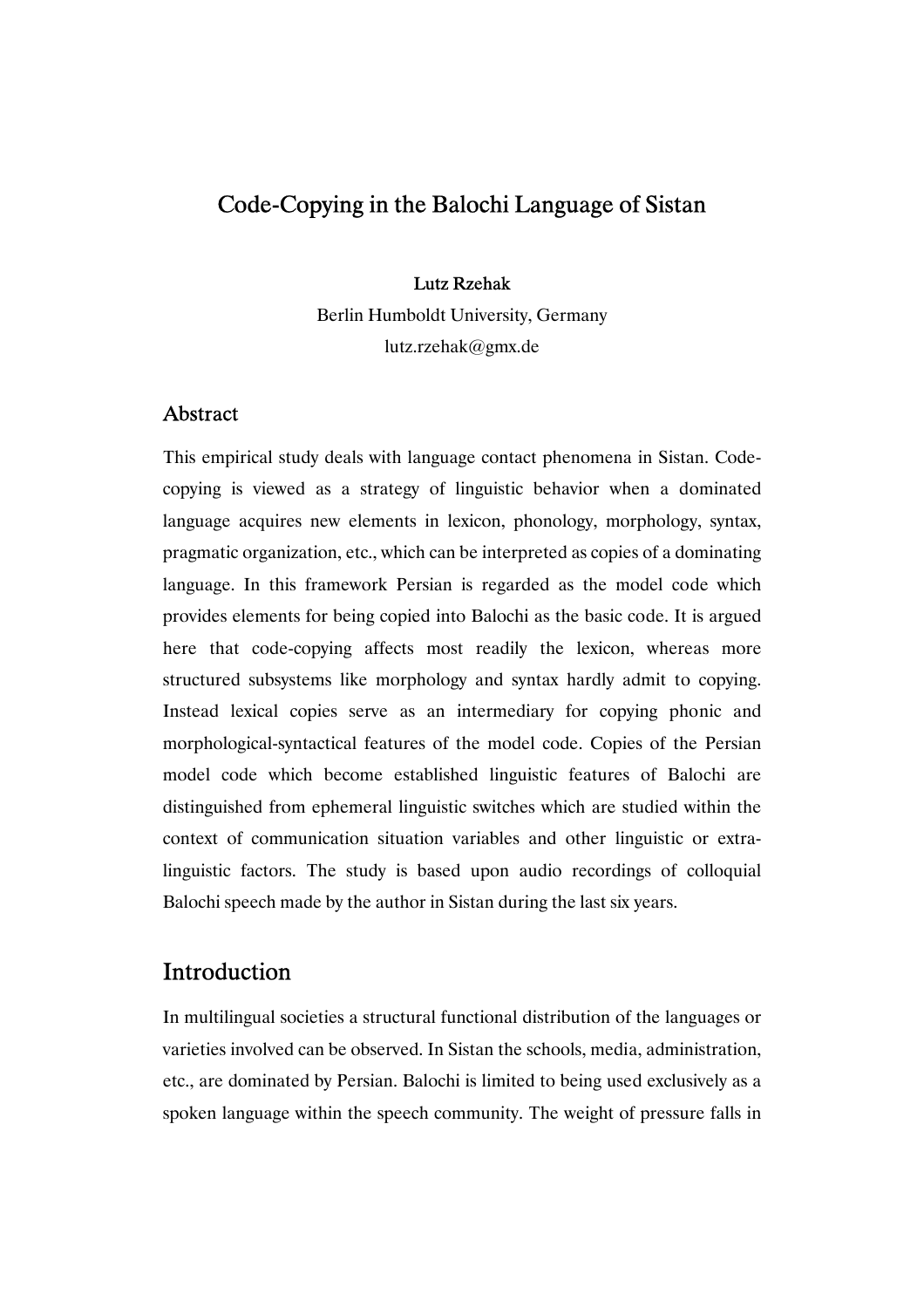line with the importance the linguistic domains of Persian hold within the community. Asymmetric settings of that kind encompass several linguistic phenomena including intensive code-copying. The dominated language may acquire new elements in lexicon, in phonology, morphology, syntax, pragmatic organization, etc., which can be interpreted as copies of the dominating language. Copies from Persian shape the Balochi language decisively and Persian can be regarded the most important model code for Balochi speakers in the wider region of Sistan. Especially in the northern parts of Sistan both standard Persian of Iran and standard Persian of Afghanistan (Dari) may provide model codes.

Balochi has been studied in a contact linguistic perspective before, and most attention was paid to elements of grammatical structure<sup>1</sup>. The object of this empirical study is *parole* rather than *langue* and code-copying is viewed as a strategy of linguistic behavior. Instead of metaphors like "borrowing", "import" or "transfer", I use the framework of "code-copying" as developed and proposed by Lars Johanson: "The central concept of the framework is that copies of lexical, phonic or grammatical elements of a Model Code are inserted into clauses of a Basic Code. Copies can be more or less habitualized and conventionalized, thus ranging from ephemeral insertional switches to established linguistic changes" (Johanson 2002: 262).

This paper is aimed to analyze how code-copying works in modern Balochi of Sistan<sup>2</sup>. I will show that code-copying affects most readily the lexicon being

<sup>&</sup>lt;sup>1</sup> For Iranian Balochi see Jahani (1994), Jahani (1999), Jahani (2003), Baranzehi (2003), Mahmoodi Bakhtiari (2003), Mahmoodzahi (2003). Some features of the Balochi language of Afghanistan were studied in a contact linguistic perspective by Rzehak (2003). Some notes on the *izafa*-construction in various Balochi dialects were made by Buddruss (1988: 49), Spooner (1967: 57) and Elfenbein (1989: 357).

 $2^2$  The sociolinguistic impact of code-copying cannot be discussed here. The role of code-copying in language endangerment is discussed by Johanson (2002), Brenzinger (1997), and Craig (1997).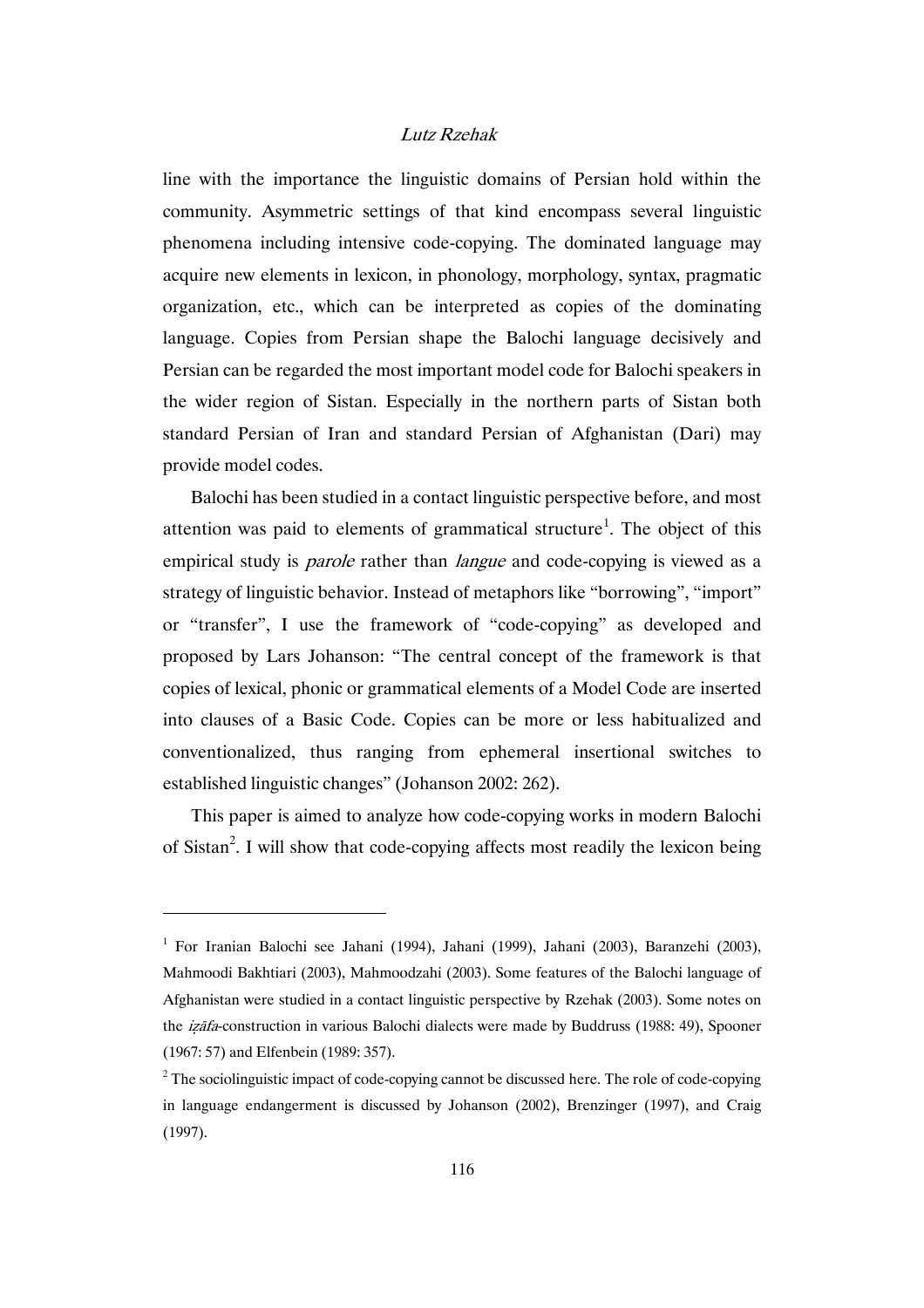an unstructured repository of lexical items<sup>3</sup>. Persian "loanwords" in Balochi are evident, but copying of lexical elements serves as an intermediary for the copying of other elements as well. Phonic and even some grammatical features of modern Persian are copied, i.e. imitated and adapted to Balochi, being conveyed and channeled by lexical copies. Only in rare cases more structured subsystems like morphology and syntax admit to copying as well.

I take my material from audio-recordings which I made in Sistan between 2002 and 2008. These recordings include texts about everyday life which were created for my study purposes especially, as well as habitual conversations between (male) Balochi speakers. The spectrum of informants ranges from illiterate persons up to speakers who are well acquainted with the writing tradition of Persian. All informants are bilingual, and for all of them Balochi is the language which they learned first, the primary language or the "mother tongue", the language of the home. Persian was acquired as a second system through schooling, mass media or communication outside of the home. No written uses of Balochi exist, except for some dialect poetry. Literature is all in Persian.

The language examples given below demonstrate an emerging trend in the linguistic behavior of Balochi speakers in Sistan. These examples are representative not statistically, but for the reason that they go with an evident trend. Besides short sequences of free speech which are embedded in the text, a longer narration about wedding traditions is given at the end of this paper for a better demonstration of code-copying. For cross references to this narration the number of the corresponding paragraph is added in brackets.

# 1. Lexical Copies

 $\overline{a}$ 

In habitual communication it is primarily denotations of technical innovations which are copied from Persian without noteworthy phonic or grammatical

 $3$  See King (2000) for a discussion of structural attempts to explain why lexical aspects of a language might be more affected by linguistic contact than others.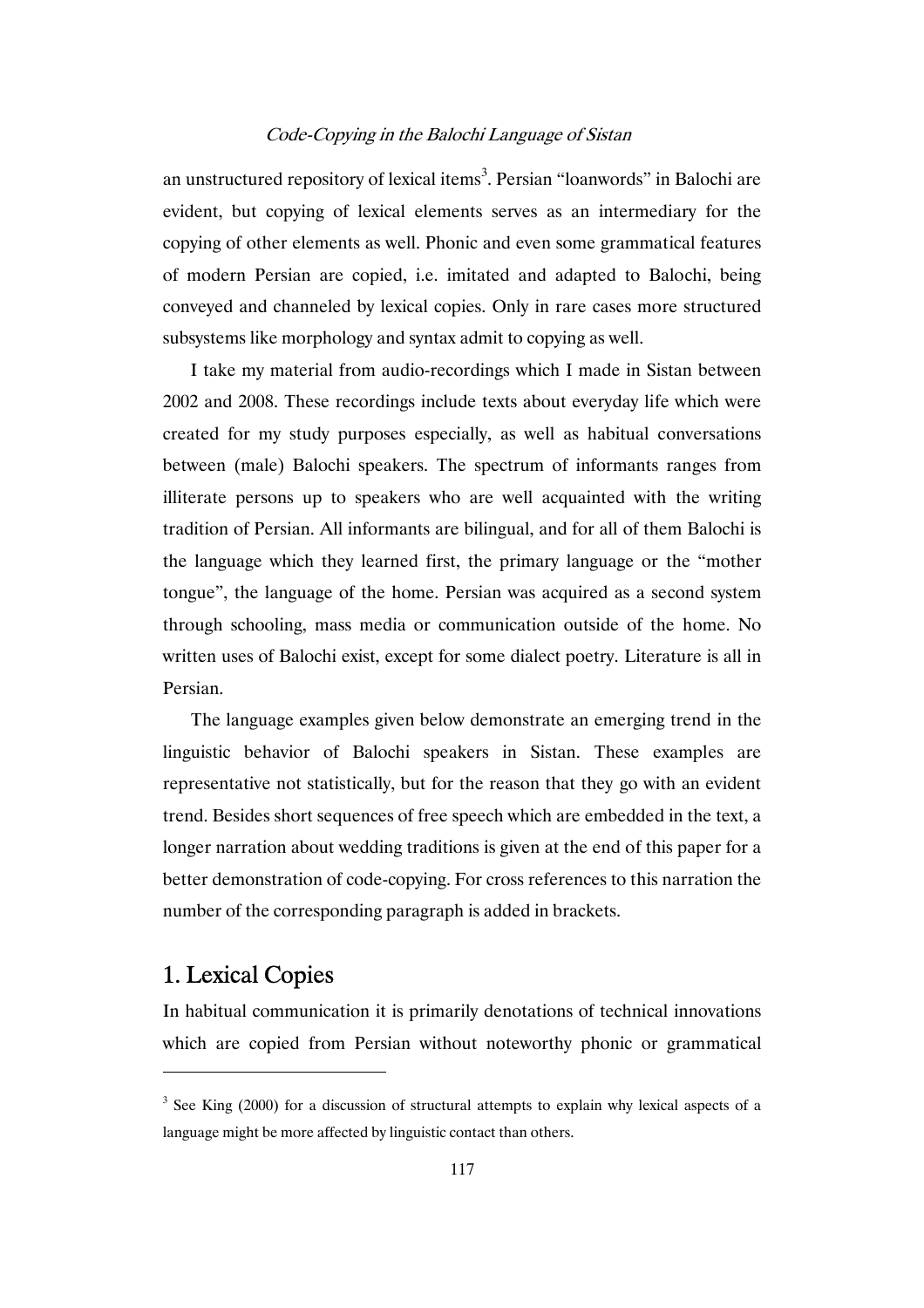adaptation, e.g. *gūš'ī*<sup>4</sup> 'cell phone', *māš'īn* 'car', *yaxč'āl* 'refrigerator', *telewīzy'ōn* 'TV', kūndīzy'ōn 'air conditioner', fīlmbardār'ī 'film shooting', dūrb'īn 'camera' etc<sup>5</sup>. The Baloch in Sistan do not create neologisms for the denotation of technical innovations. On the contrary, some traditional Balochi denotations are given up and copies of Persian lexemes are used instead. For instance, since the distant past Baloch nomads produced a drink made of buttermilk and water which was called *sut* traditionally. Nowadays most Baloch have given up the nomadic way of life and they don't produce sut anymore. They buy the industrially-produced drink at the bazaar where it is sold under the Persian name *dūģ*. Today the same word is used instead of *sut* by most urban Baloch. As long as Baloch nomads knotted carpets they called them čērg'ēğ. Modern Baloch who do not produce carpets but buy them at the bazaar prefer the Persian name farš.

The fondness for Persian lexemes falls in line with fundamental changes in the Balochi way of life in the past few decades. In the sample narration one can find numerous lexical copies of Persian nouns used instead of traditional Balochi lexemes due to a changed way of life which is more and more dominated by Persian terms, e.g. xānawād'a / xānewād'a (instead of xānaw'ār, kah'ōl) 'family', 'relatives'  $(1, 2, 3, 6, 25$  et al.), ezdew' $\tilde{a}\tilde{g}$  (instead of gis-u  $\tilde{a}r$ 'ōs) 'marriage' (1), xāstagār'ī (instead of kāsid'ī) 'courtship', 'wooing' (2, 7), šīrbah'ā (instead of  $\delta \vec{r}$  b)  $\epsilon$  'gift to a bride's mother (for having nursed her)' (4), pul (instead of *zar*, *pays'ag*) 'money' (5),  $\overline{\text{Sirinixor'1}}$  (instead of *wassixor'i*) 'engagement', 'betrothal' (7), leb'ās (instead of pučč) 'clothing' (12, 17), nah'ār (instead of nān) 'lunch' (17, 21). Copies of Persian nouns are widely used as components of compound verbs mostly with  $kurt'in / kan'ag$  as the light verb. In the sample narration the following examples can be cited: *pard'axt* 'payment' in bāy'ad pard'āxt kant '[he] has to pay'  $(5)$ , ezdew'āg 'marriage' in lõt'īt ...

<sup>&</sup>lt;sup>4</sup> Dynamic word stress is marked by 'before the stressed vowel in polysyllabic words.

 $<sup>5</sup>$  Some of these lexemes are used in the sample narration (6, 17).</sup>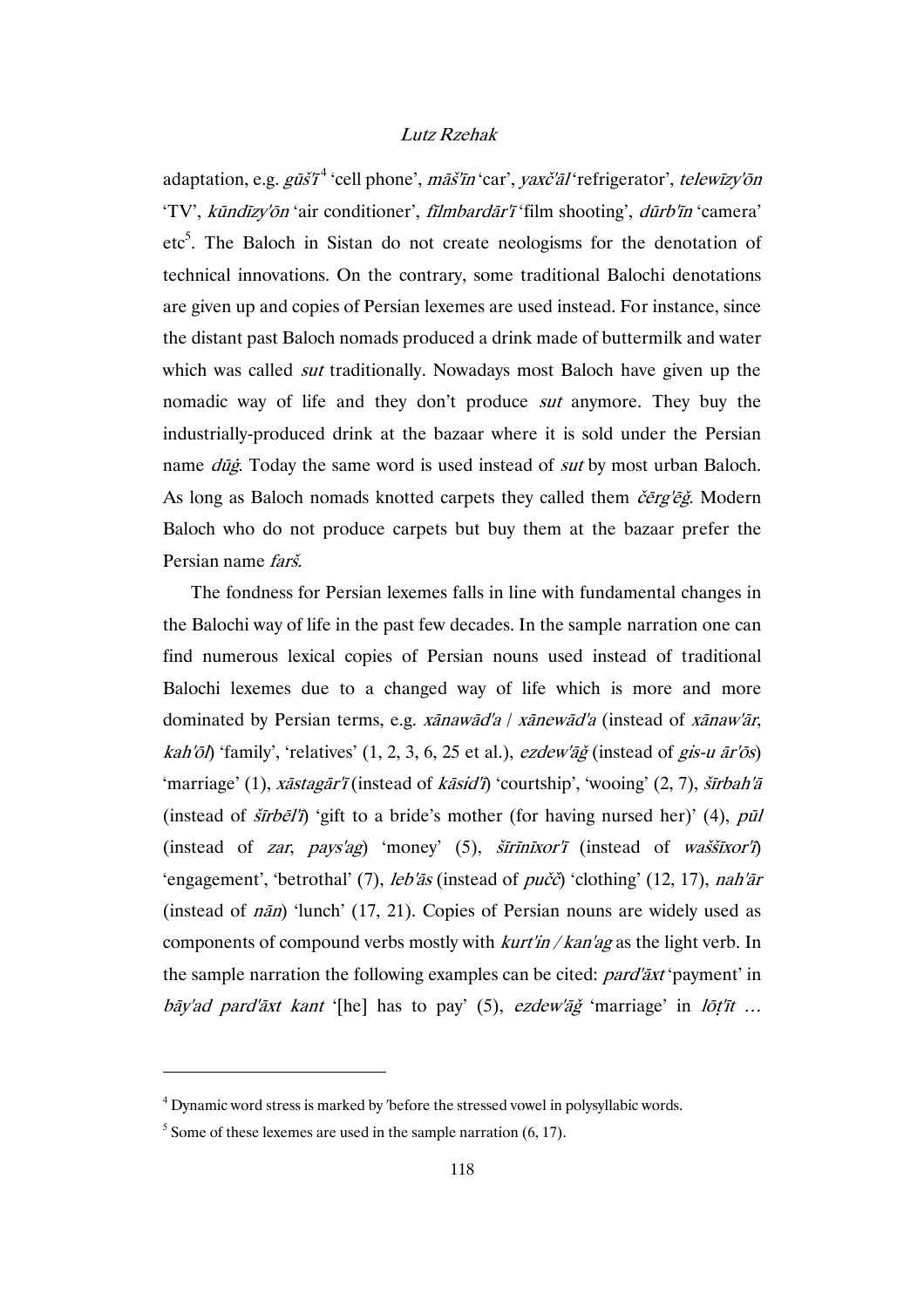ezdew'āǧ kant '[who] wants ... to marry'  $(1)$ , *filmbardār'ī* 'film shooting' in mūd būt'a ... filmbardār'ī-a kanant 'it has come into fashion ... to shoot a film' (17).

Adjectives which are copied from Persian model codes can be used both as attribute and as predicate. When used as attribute the Balochi ending -ēn is added, e.g. xast'a 'exhausted' and xatarn'āk 'dangerous', 'thrilling' in the following sequences:

- [1]  $\tilde{e}$ s am xast'a int bēčār'a xulās'a gis'ay payd'ā kurt'a 'He was so exhausted, this poor man; well he found the house.'
- [2]  $\vec{e}$  bāz xatarn'ākēn film int 'This is a very thrilling film.'

Lexical copies of Persian model codes are numerous in Balochi, but their usage can still be regarded as differing from some standard pattern. A widespread strategy of linguistic self-correction is lexical doubling when a speaker uses both the lexical copy of a Persian model code and the original Balochi lexeme with the same meaning one after another. In the following sample sequences this applies to *ann'ūn* (Bal.) and  $f\bar{e}$ *l'an* (< Pers.) 'now' and to *izdiw'āğ kū* (< Pers.) and  $\mathbf{g}$ is  $k\bar{u}$  (Bal.) '[he] married':

- [3] senf-e duwāzd'a ham al'ās k'urtun-u ann'ūn fēl'an n'ištun bēk'ār-un 'I finished the  $12<sup>th</sup>$  class, and now I am sitting here, I am jobless.'
- [4] ā gēštir*'*kī bi kišāwarz'īā ann'ūn ki fēl'an xušksāl'ī int-u ēč ēč k'ārēa  $n'$ akanant bīk'ār n'ištant – 'They [are] mostly in agriculture, but now there is a drought and they are not working at all, they are sitting jobless.'
- [5] bād'an ē mard'ak āt-u ham'idā masal'an kār-u bār kurt-u izdiw'āğ ku gis  $ku$  – 'Then this man came here, did some business and married.'

# 2. Phonic Copies

In modern Balochi of Sistan Persian phonemes appear in lexical units which were copied from Persian recently and in some lexical units which traditionally belong to the common lexicon of Persian and Balochi. In words which had been copied from or via Persian a long time ago, unknown or at least uncommon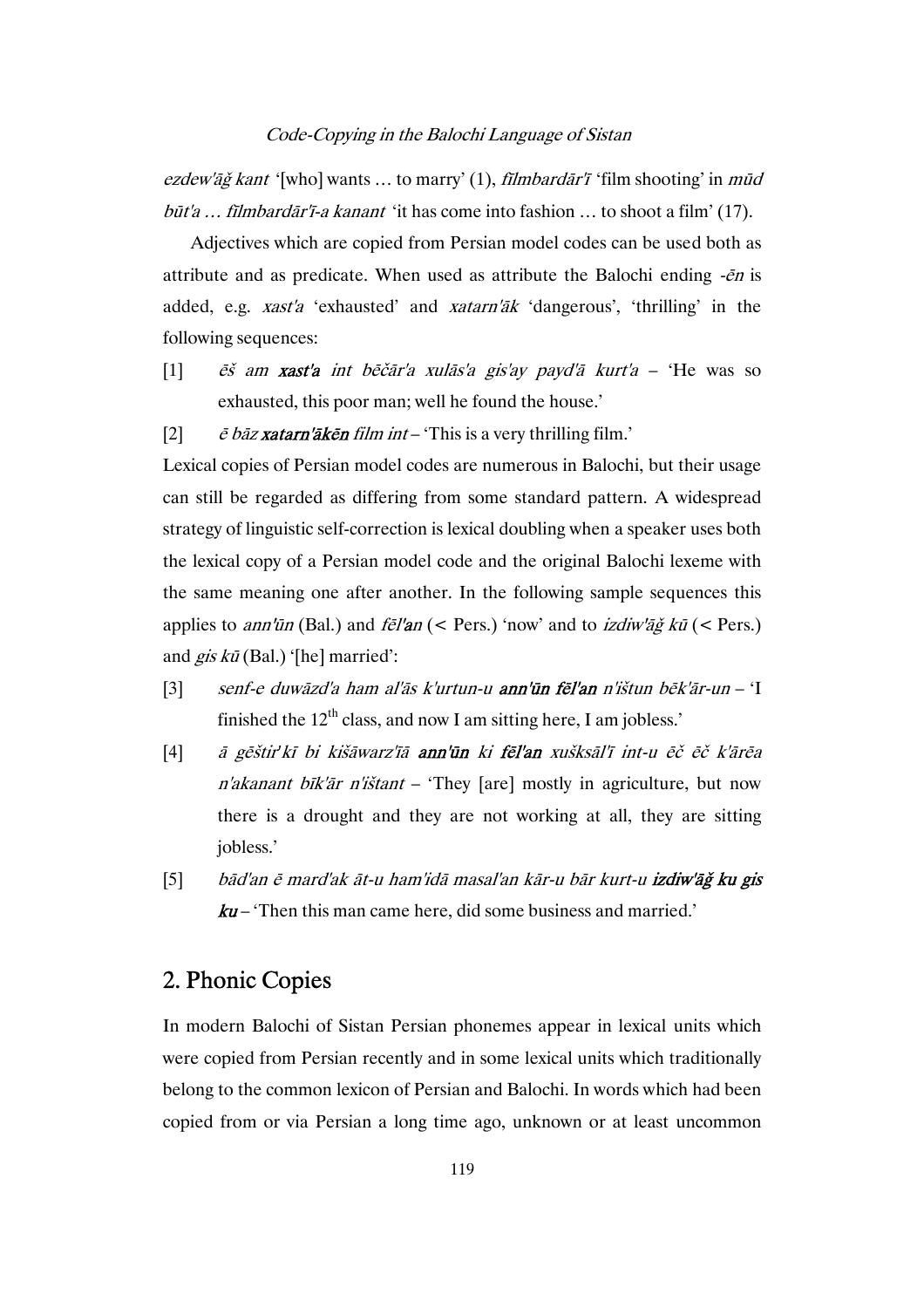phonemes traditionally were adapted to the phonic habits of Balochi. Today such lexemes of the common lexicon can be pronounced by following the Persian model code if a word is associated with those fields of communication which are regarded as the linguistic domain of Persian rather than of Balochi within the structural functional distribution of languages.

# 1.1 Consonants

Originally the local dialect of Balochi did not have the uvular plosive  $q$ ; words with an etymological /q/ were adapted to the linguistic habits of Balochi by pronouncing  $/k/$  or (seldom)  $/x/$  instead, cf. **k**awm (< qawm) 'tribe', 'clan', **k**udr'at (< qudr'at) 'power', 'strength', waxt / wakt (< waqt) 'time'. Today one can hear the uvular plosive /q/ as well, but not in all corresponding words. In the following sequence  $\sqrt{q}$  is pronounced only in the word *qudr'at* and its derivatives, but not in **k**awm.

[6] ham'ē say kawm xūb ant pa qudr'atā-u dig'ar kawm ant kawm ant zabr'ēn  $t\bar{u}y'$ *en qudratm'anden kawm ant* – 'These three tribes are good with regard to power, and there are other tribes, good and big tribes; there are powerful tribes.'

Obviously, in words which are common to Balochi and Persian, /k/ is preserved in words like kawm which are regarded as genuine Balochi words; kawm describes a central unit in the social structure of the Baloch. The pronunciation with the etymological allophone /q/ is preferred in words which are more or less intensively associated with the linguistic domain of Persian and which can be regarded as lexical copies of a Persian model code. The same applies to *rafiq* 'friend' in the sample narration  $(15)$ .

In the colloquial standard of Iran the uvular plosive  $/q$  is mostly replaced by the fricative /ġ/. In today's linguistic behavior of Balochi speakers this way of pronunciation can also be found; but  $\chi$  is pronounced particularly in such lexical items which were copied as complete lexical units from a Persian model code or which are associated with the linguistic domain of Persian rather than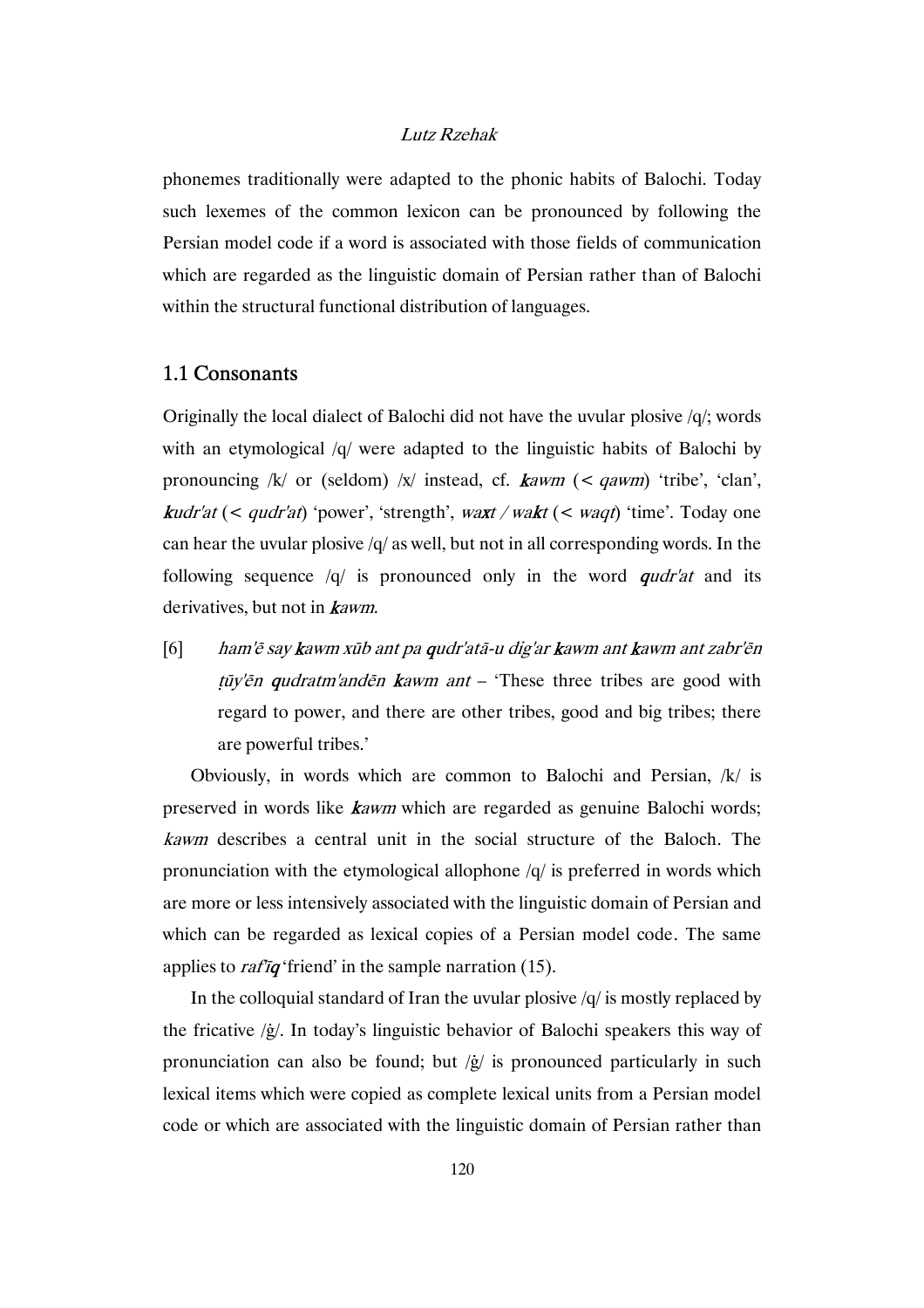of Balochi. In the following sequences such lexical items are  $\dot{\rho}$  ad' $\dot{\rho}$  formerly', manta**ġ**'a 'region', ta**ġ**rīb'an 'approximately', maw**ġ**i'a 'occasion', 'time', and mulāġ'āt 'meeting'. The original phonic adaptation of etymological /q/ to the linguistic habits of Balochi by pronouncing  $/k$  has also been preserved in **k**awm 'tribe', 'clan':

- [7] ġadīm'ā masal'an ki būt'a id'ā 'ātan bi kang'ā b'ūtan amm'ay ǧā mantaġ'a amm'ay kang int – 'Formerly we came here, we were in Kang. Our place, our homeland is Kang.'
- [8] man taġrīb'an ša w'axt-ē ki man šut'a-un bi makt'abā zānt'a-un čī kawm $un$  – 'Approximately from the time when I went to school I knew which tribe I belonged to.'
- [9] *zindag'ī pēšraft'a n'awat ā mawģi'a* 'Life was not progressive at that time.'
- [10] man āt'a-un čē am'ē wāt'ī ǧin'ikkayā ki wat'ī ǧin'ikkā mulāġ'ā<sup>t</sup> kan'īn-u bg indin- $i$ – 'I came to, to my daughter's place, to meet my daughter and to see her.'

In the sample narration lexical copies of Persian model codes with an unmodified pronunciation of  $\langle \dot{g} \rangle$  are: *mowg'e* 'occasion' (5, 25), agd 'engagement', 'wedding'  $(9, 10, 18, 19)$ , tawāf'og 'agreement'  $(8, 10, 25)$ , tebg-e 'according to' (9),  $\bar{a}\bar{g}'\bar{a}$  'Mister' (13), manta $\bar{g}'a$  'region' (19), ta $\bar{g}r\bar{i}b'an$ 'approximately' (24).

In the Balochi dialect of Sistan initial  $/h/$  is instable, cf. *(h)am* 'also', *(h)ar* 'every',  $(h)$ aft 'seven'<sup>6</sup>. However, in certain situations initial  $/h/$  is pronounced regularly following the Iranian Persian model code. This happens particularly with year specifications which are associated rather with the linguistic domain of Persian than of Balochi. A case in point is the repeated articulation of initial  $/h/$  in *haft* 'seven' in the following sequence:

[11] man sāl-e az'ār-u sē sad-u panǧ'āh-u haft-e mīlād'ī mīlād'īay bīt yā īr'ānay mīlād'īā payd'ā būt'a-un māh-e dah-e yek-e panǧ'āh-u haft yān'ī

 $<sup>6</sup>$  Cf. Buddruss (1989: 44).</sup>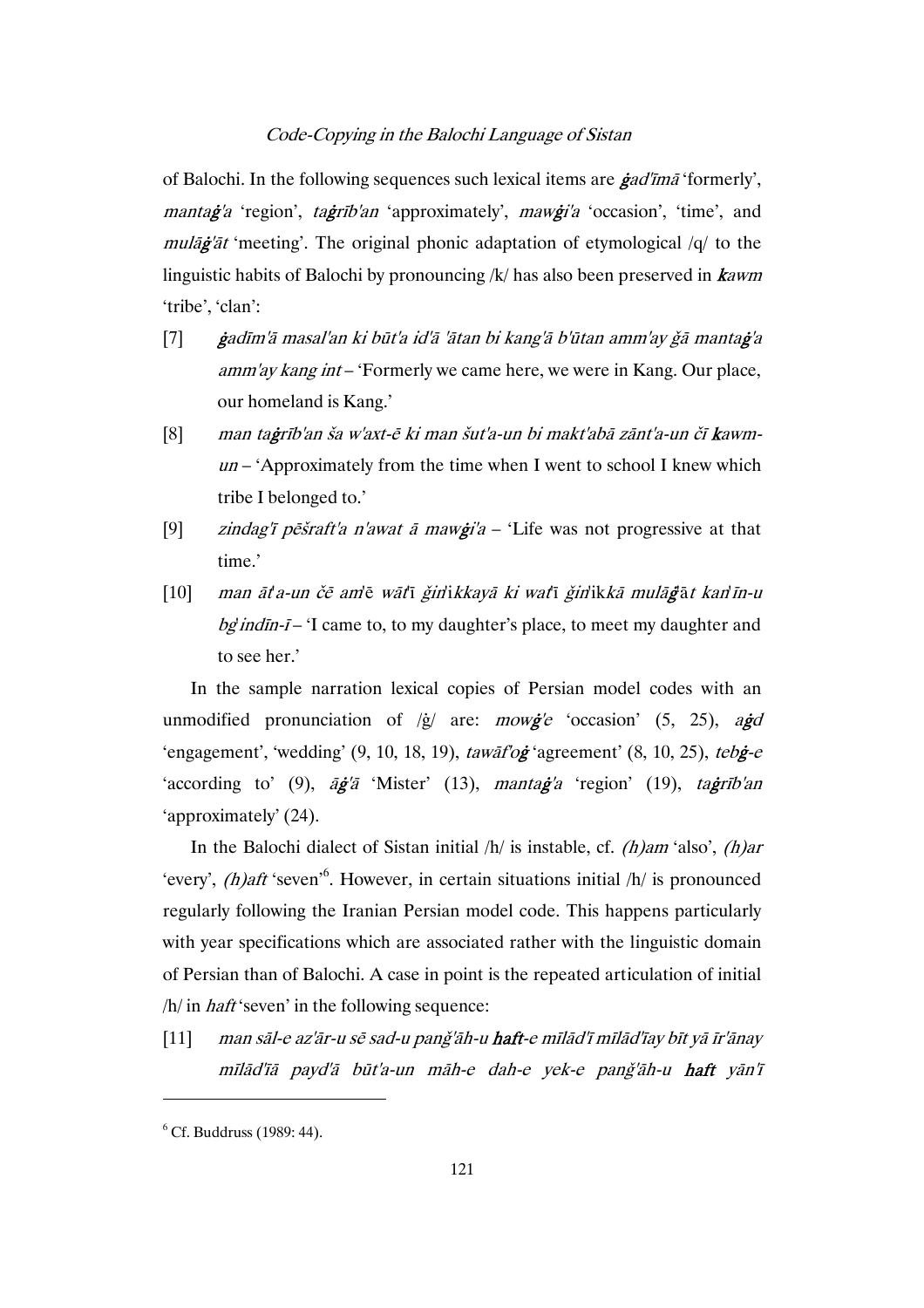bahm'an-māh-e panǧ'āh-u če panǧ'āh-u h'aftā payd'ā būt'a-un – 'I was born in the Gregorian year 1357. Shall I say the Gregorian [year] or the Iranian? In [1357] of the Gregorian calendar, on the  $1<sup>st</sup>$  of the tenth month of [13] 57, i.e. in the month of *Bahman* of fifty-, fifty seven I was born.'<sup>7</sup>

The numerals  $(h)$ aft 'seven' as well as  $(h)$ ašt 'eight' are often pronounced without initial  $/h/$  as *aft* and *ašt* when used not for year specification but in another context, for instance, when describing a period of time:

- [12] *yak šaš aft sāl dars w'āntan* 'Six or seven years I went to school.'<sup>8</sup>
- [13] aft māh ašt māh dēm'ā būta ašt māh dēm'ā '[This] was seven or eight months ago, eight months ago.'

In the sample narration a distinguished pronunciation of initial /h/ can be interpreted as copy of a Persian lexical model code in *hamdig'ar* 'each other' (5),  $ham'_{\bar{a}}$  'this' (16, 17), and  $ham'_{\bar{a}}$  'bath' (17).

# 1.2 Diphthongs

Originally, Balochi had only two diphthongs: /aw/ and /ay/; cf. kawm "tribe", kay "who".<sup>9</sup> In presentday Iranian Persian historical /aw/ has been transformed into /ow/ (or even /ō/) and /ay/ into /ey/. Correspondingly, today in Balochi along with /aw/ and /ay/ one can hear the Iranian Persian pronunciation /ey/ and /ow/ in lexemes which have been copied from Persian like *xeylī* 'very' and *mowge* 'occasion', 'time' in the following sample sequences. The original Balochi pronunciation /aw/ and /ay/ is preserved in  $am' \ddot{\epsilon}$  rāz'ay 'such' and  $awg' \ddot{a}n$ 'Pashtun'.

<sup>&</sup>lt;sup>7</sup> The speaker, obviously, confused the calendar systems with each other. Besides that, *Bahman* is the  $11<sup>th</sup>$  month of the Iranian solar year.

<sup>&</sup>lt;sup>8</sup> The 1<sup>st</sup> person plural ending in *w'āntan* can be explained as *pluralis modestiae*.

 $<sup>9</sup>$  Cf. Buddruss (1988: 49).</sup>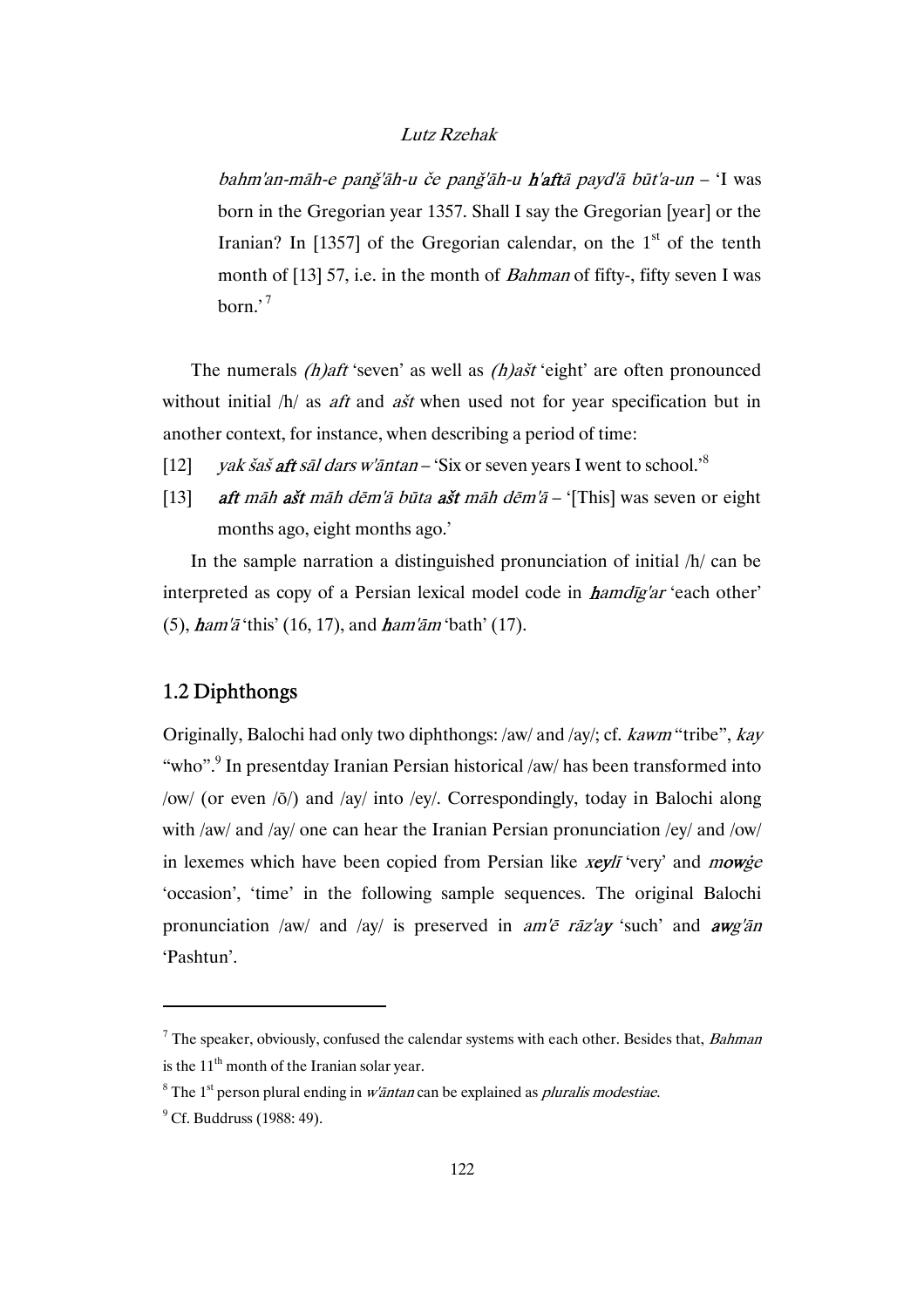- [14] bāz bi pākist'ānā balōčist'ānā x'eylī kam ast ē rāz'ay ki trā guš'ant čī *kaum'i int* – 'But in Pakistan, in Balochistan it is very seldom [that way] that they tell you which tribe one belongs to.'
- [15] *yak mowġ'eī yak bal'ōčē watī ǧin'ikkā dāt bi awg'ānēā* 'Once a Baloch married his daughter to a Pashtun.'

In the sample text the pronunication /ow/ of a Persian model code was preserved in *mowg'e* 'occasion', 'time' (5, 25) and in *mowlaw'i* 'Mullah' (9).

# 1.3 Vowels

In traditional Balochi three short vowels can be distinguished: /a/, /i/ and /u/. In modern Persian the corresponding short vowels are pronounced as /a/, /e/ and /o/. Today some speakers of Balochi follow the Persian model code precisely, at least in particular cases, by pronouncing /e/ and /o/, although the opposition between /e/ and /i/ or between /o/ and /u/ has no phonemic relevance in Balochi. The Persian vowels /e/ and /o/ are preferred as allophones of /i/ and /u/ in words or expressions which are associated rather with the linguistic domain of Persian than of Balochi. In the sample text numerous examples can be found both for the articulation of /e/, cf. *extel'af* 'dispute' (5),  $\check{g}$ *ehziy'e* (<  $\check{g}$ *ehīziy'e*) 'dowry' (6), wasā'el 'means' (6), telewizy'ōn 'TV set' (6), marās'em 'ceremony' (8, 29), leb'ās (12, 17), es'āb  $\langle$  hes'āb) 'account', 'reckoning', esl'ā  $\langle$  esl'āh) 'correction' (17),  $x\bar{a}new\bar{a}d'a$  'family' (25), and of /o/, cf. sonn'at 'tradition' (9), *koll* 'all' (15, 24). The Persian *ezate* is also pronounced as /e/ rather than as /i/.

Iranian Persian has given up the long vowels  $\overline{\rho}/(\overline{waw-e} \text{ majh\bar{u}})$  and  $\overline{\rho}/(\overline{v}\bar{a}$ ye maǧhūl); /ū/ and /ī/ are pronounced instead. Some Balochi speakers follow this tendency occasionally by articulating  $\overline{u}/$  instead of  $\overline{o}/$  in words which belong to the common lexicon of Persian and Balochi. As a case in point the Balochi lexeme  $p\bar{o}st$  'skin' can be pronounced as  $p\bar{u}st$  when it occurs in a compound word like *siyahp'ūst* 'black-skinned' which was copied as a lexical unit from Persian.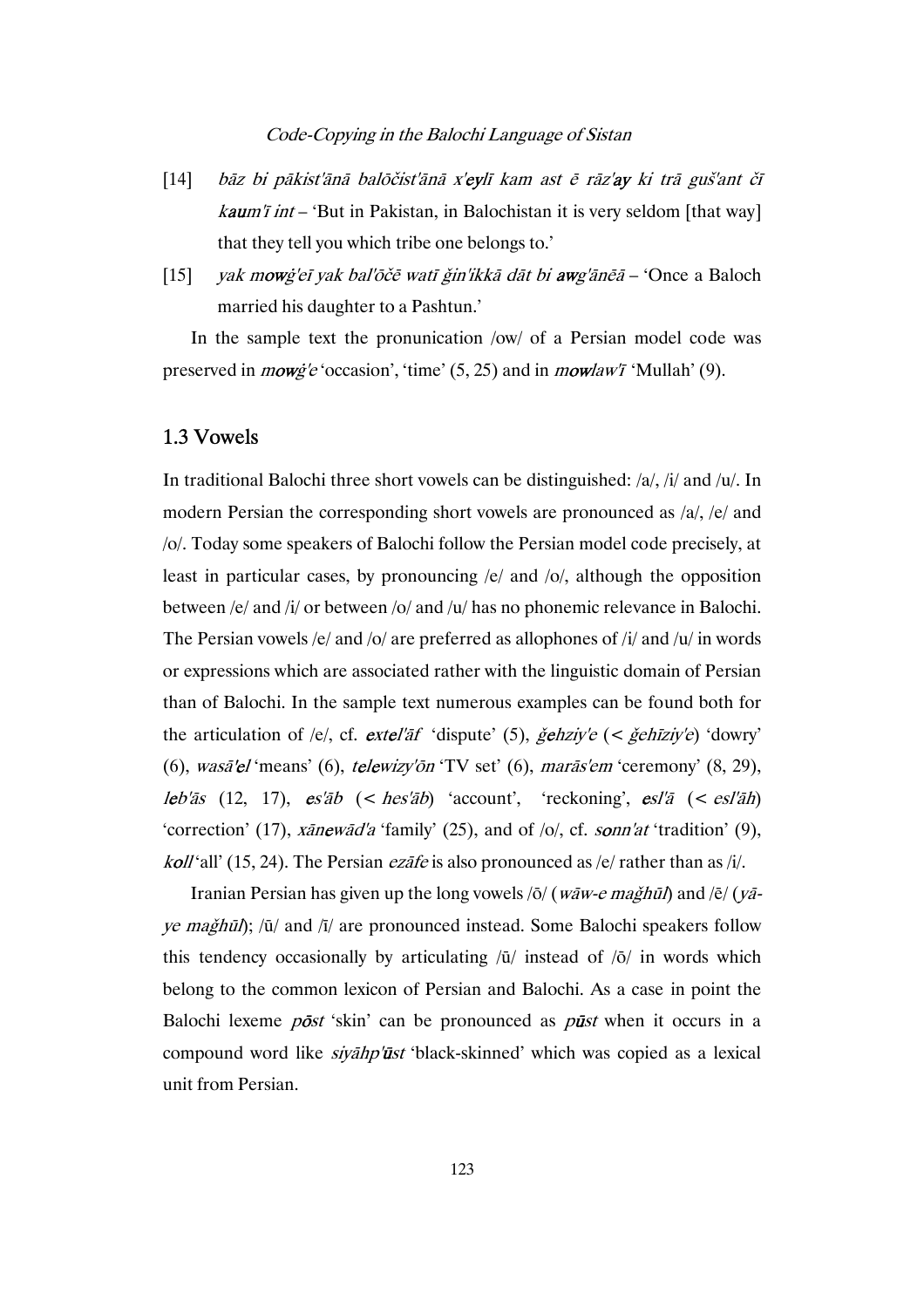[16] siyāhp'ūstānī dīn-u amm'ay dīn isl'ām int – 'The belief of the blackskinned and our belief is Islam.'

In the sample narration lexemes of the common lexicon in which  $\overline{u}/$  was pronounced instead of traditional /ō/ by following the Persian model code are  $ar\bar{u}s'$  is "wedding' (11, 13, 15, 23, and 29),  $d\bar{u}s'$  friend' (15),  $g\bar{u}s'$  meat' (17).

Some speakers of Balochi pronounce long  $\overline{I}/I$  instead of etymological  $\overline{I}/I$  in constructions with ya-ye esare like kas- $\vec{I}$  ke 'the person who', or in constructions with  $y\bar{a}$ -ye wahdat like yak- $\bar{i}$  one [of them]'. In these cases all the constructions with yā-ye ešāre or yā-ye wahdat must be regarded as copies of a Persian model code which were generated without further phonic modification. Examples in the sample narration are  $\tilde{c}$ *iz*-*i* ke 'a thing which' (5), *pūl-i ke* 'the money which' (6), yek- $\vec{I}$  'one [of them]' (4), and *har mowg'e-* $\vec{I}$  *ke* 'whenever' (5). The lexeme mowġ'e 'occasion', 'time' is a buzzword in modern Balochi of Sistan, and the pronunciation of long  $\overline{a}$  in constructions like *mowg'e-i ke* 'when' or *har* mowg'e-*I* ke 'whenever' can be regarded as an established language switch.

However, in lexical items which belong to the common lexicon of Persian and Balochi not all phonic features of a Persian model code must necessarily be copied in the Balochi basic code. In corresponding words the phonetic systems of Persian and Balochi are often mixed. In the following sequences the pronunciation ġayč'īn 'scissors' and awġānist'ān 'Afghanistan' follows the Persian model codes  $\dot{g}e\gamma\dot{c}$  and  $\dot{a}f\dot{g}\dot{a}nest'\ddot{a}n$  by articulating  $\dot{g}$ , but the original Balochi pronunciation /ay/ and /aw/ and the Balochi short vowel /i/ were preserved $10$ .

[17] māld'ār n'awant gōk-u pas n'adārant-u šamš'ēr ǧōṛ-a kan'ant kārd ǧōṛ-a kan'ant **ġayč'īn** ǧōr-a<sup>11</sup> am'ē rāz'ay čīz ǧōr-a kan'ant – '[They] are no herdsmen, they have no cows or sheep, they make swords, knives and scissors, they make such things.'

<sup>&</sup>lt;sup>10</sup> Cf. *mawġi'a* with a combined pronunciation of  $/\cancel{g}$  and  $/\text{aw}/$  in sample sequence [4].

 $11$  The flow of words was disrupted here.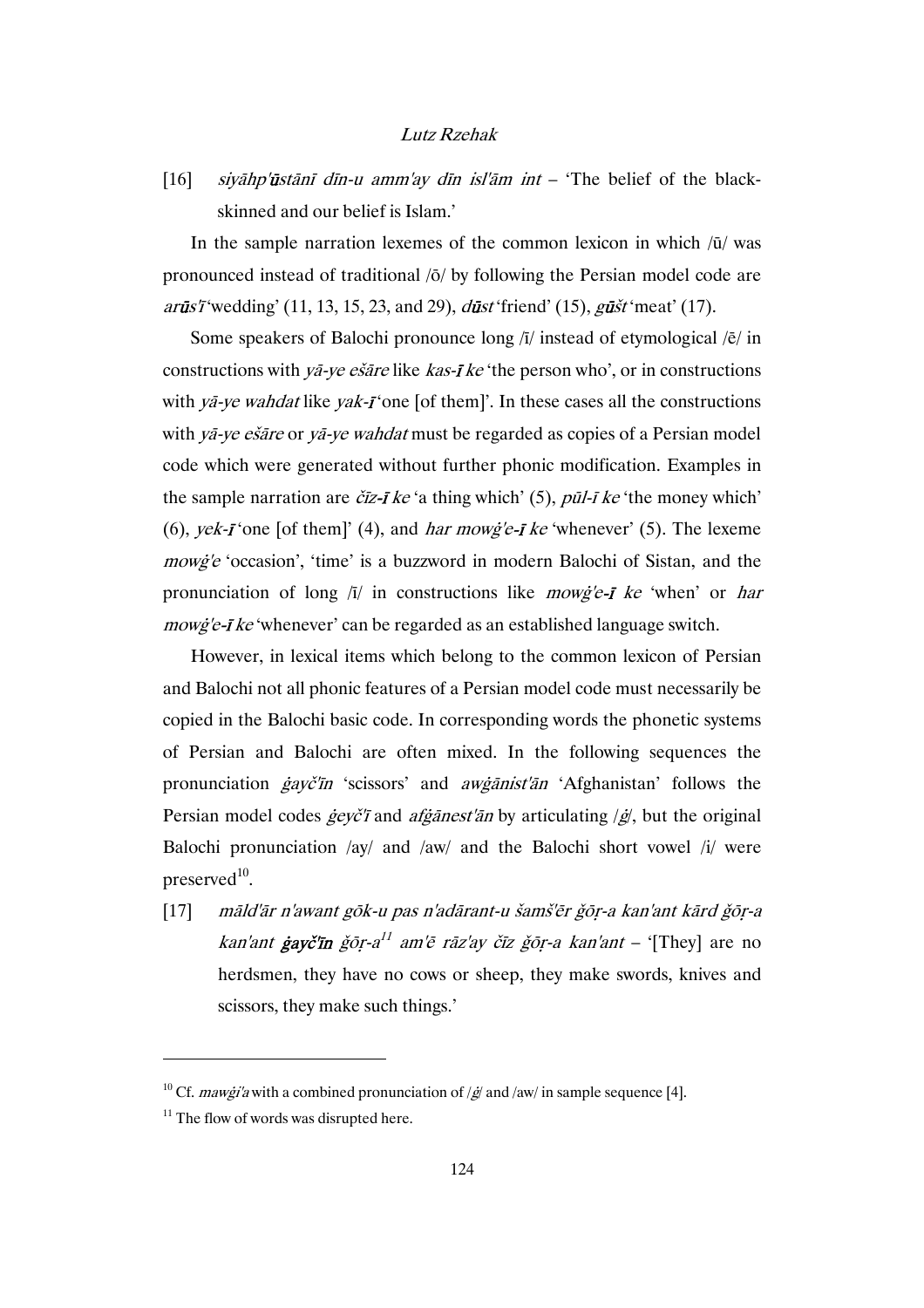[18] senf-e yāzd'a al'ās k'urtun īr'ānay tā bād šā'ī āt'a-un awġānist'ānā – 'I finished the  $11<sup>th</sup>$  class in Iran, after that I went to Afghanistan.'

Similarly, in xānewād'a 'family' as pronounced in the sample narration (25) the Persian final /e/ (hā-ye geyr-e malfūz) was copied precisely in the first component of this compound ( $x\bar{a}n\epsilon$ ) whereas in the second component ( $w\bar{a}d\mathbf{a}$ ) the pronunciation of ha-ye geyr-e malfuz was adapted to the linguistic habits of Balochi and articulated as /a/. Such irregularities demonstrate that phonic copies of a Persian model code are ephemeral insertional switches rather than established speech patterns.

# 3. Morphological-Syntactical Copies

In the sample narration the Persian plural ending  $-h\bar{a}$  was used in  $b'\bar{a}z\bar{e}$  mouge $h'\bar{a}$  'sometimes' (25). It is evident that this phrase was copied from Persian en bloc. As far as my material shows in modern Balochi the Persian plural ending  $h\bar{a}$  is never used in a productive way for creating plural forms. The same applies to other morphological and syntactical features of colloquial Balochi which can be interpreted as copies of a Persian model code. Only a few of them are used in a productive way.

# 3.1 Prepositions

In colloquial speech one often can hear Persian prepositions like bā 'with' or dar'in'. However, when used in Balochi they are not productive as prepositions, but copied within more complex lexical units. The Persian preposition bā can be used as part of the collocations ba ham 'together' or ba wasl 'with connections', but it is not used as a direct replacement of the Balochi preposition  $g\bar{o}(n)$  'with':

- [19] *šaš aft brās-an amm'ā y'akǧā bā ham zindag'ī-a kanan* 'We are six, seven brothers, we live together.'
- [20] mard'um rū bi kār b'ūtant-u ē mard'um-ē ki bā wasl at-u ġar'īb at-u č'īz-ē n'adāšt ēš ham 'ātant ham'idā ǧā g'iptant-u xulās'a xūb zindag'ī-iš pak'aš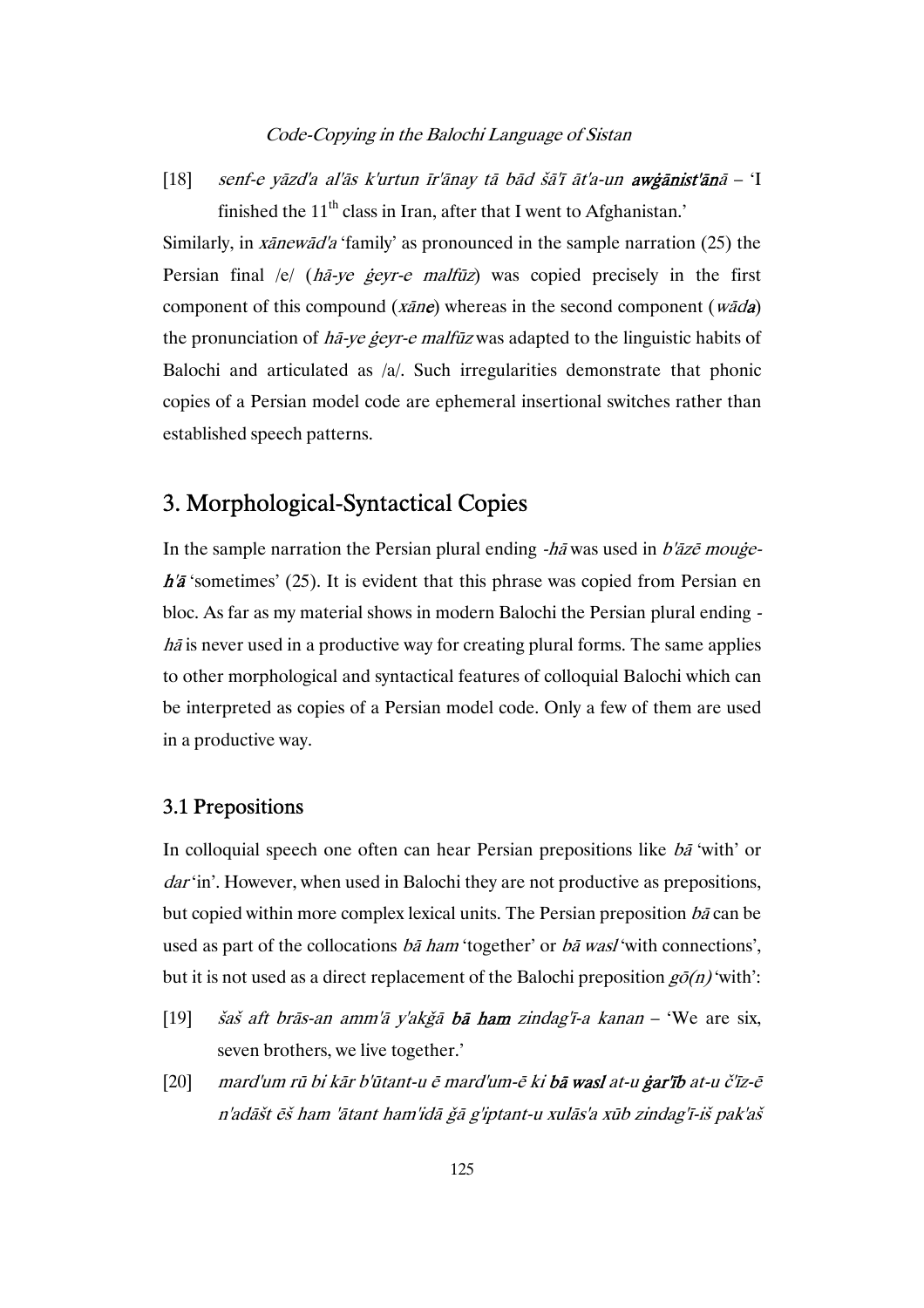$b\bar{u}t$  – 'People turned to the work; and those people who had connections and [those who] were poor, who had nothing, they also came here, took their place. Anyway, well, life was good.'

In the latter sequence the preposition *bi* must also be regarded as a copy of the Persian preposition be 'to' which was reproduced with slight phonic modification (/e/ > /i/) within the lexical unit  $r\bar{u}$  be/bi kar 'turning to the work'. Similarly the Persian preposition *dar* can be copied within complex lexical units such as *nesf dar nesf, nīm dar nīm* [both:] 'half and half' or *dar hāl-e* 'in the state of'. Outside of such units constructions with the meaning 'in' are generated the traditional way as with the postposition  $t\bar{a}$ :

- [21] muhāǧ'ir dig'a ē rāz guš'īn ki nesf dar nesf nīm dar nīm muhāǧ'ir būtant  $\bar{I}$ r'ānay tā-u pākist'ānay tā – 'Migrants, I would say that half and half became migrants in Iran and Pakistan.'
- [22] *lūr'ī ant dig'a amīš'a dar hāl-e kūč ant* 'The Luri are, they are always in the state of wandering.'

Similarly in the sample narration the Persian preposition *dar* was used within the phrase *dar zamān-e pīr'ī* 'at the old age'  $(27)$  which was also copied from Persian en bloc.

In Balochi only some compound prepositions which are generated by copying a Persian model code can really be used as prepositions, but some lexical adaptation is necessary. Thus the lexemes az and be of the Persian model code be geyr az 'without' are replaced by their Balochi equivalents sa and pa when the compound preposition pa gevr ša is generated in Balochi. As a whole it can be regarded as a copy of the Persian model code and it is used instead of traditional constructions meaning 'without' such as čap ša. The Persian model code *bedūn az* with the same meaning can be copied in a very similar way by replacing  $az$  by  $\check{s}a$ . The fact that pa geyr  $\check{s}a$  and bidun  $\check{s}a$  are used as prepositions in a productive way reveals itself by the usage of the prepositional case ending  $-\bar{a}$  with  $\bar{a}p$  'water' and kis $\bar{a}w$ arz'i 'agriculture' in the following sequences: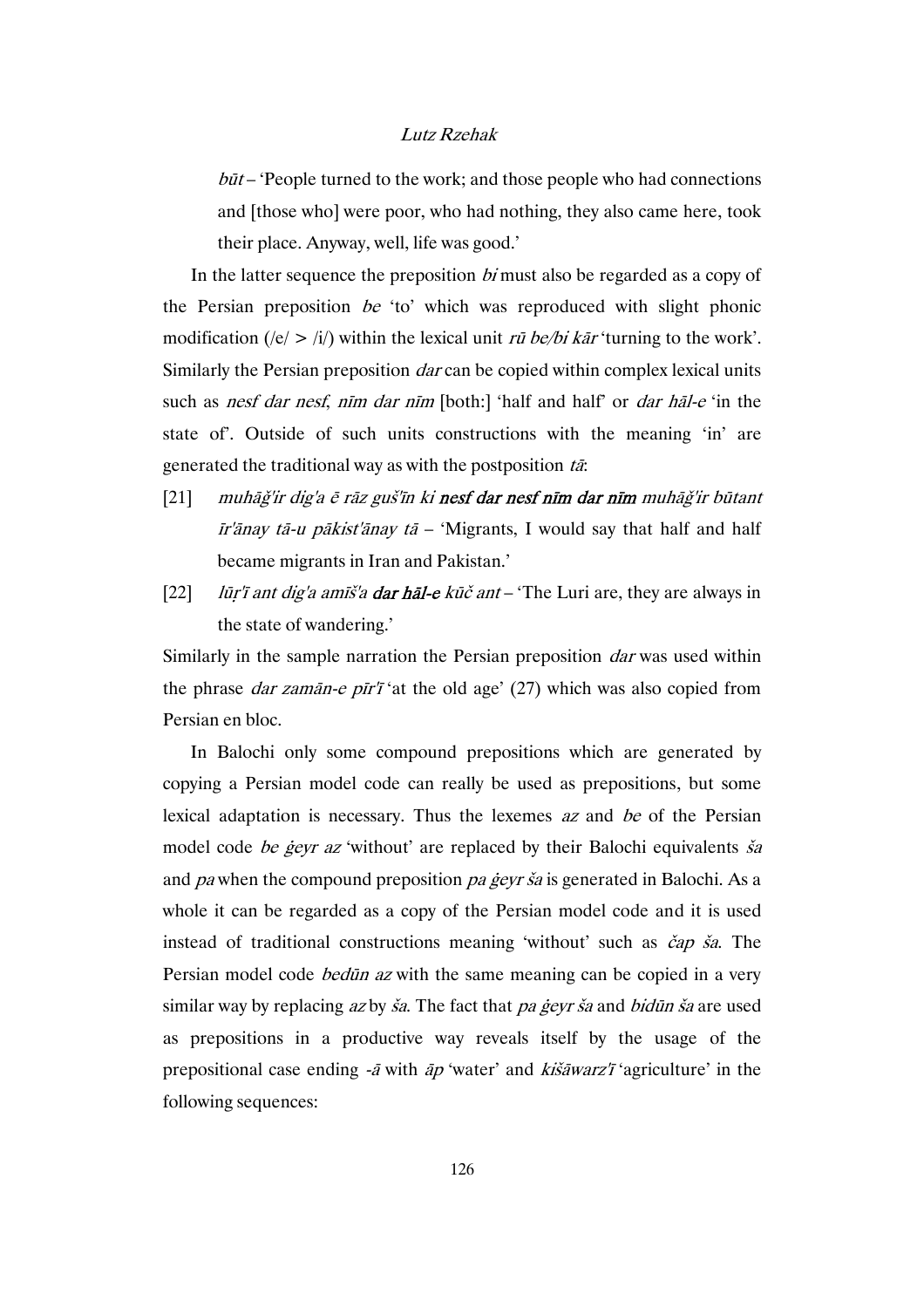- [23]  $\tilde{e}$  rāz at ki mard'umānī zindag'i kull'an gō āp'ā at pa ģayr ša bidūn ša āp'ā  $\bar{a}b\bar{a}d'\bar{a}$  an'abīt gō  $\bar{a}p'\bar{a}$   $\bar{a}b\bar{a}d'\bar{a}$  a  $\bar{b}\bar{a}t$  – 'It was that way that the life of the people depended upon water completely. Without water there is no prosperity. With water there is prosperity.'
- [24] **pa ģayr ša** kišāwarz'ī**ā** am dig'ar k'ār-ē nēst 'Except for agriculture there is no other work.'

A copy of the Persian compound preposition  $ba^{\circ}d$  az 'after' can be generated similarly by replacing az by  $\check{s}a$  and by a slight phonic adaptation ( $ba^{\circ}d$ )  $> b\bar{a}d$ ; the copy  $b\bar{a}d\bar{a}$  'after' also requires the prepositional case as in  $\bar{e}\bar{s}$ -' $\bar{a}n$ in the following sequence:

[25] gēšt'irēn bal'ōčānā nīmr'ūzī welāy'atay tā tāyip'a-e šīrz'ī ant tašk'īl-a day'ant bād ša ēš'ān gōrg'ēğ ham h'astant wa raxšān'ī ham h'astant – 'The majority of the Baloch in the province of Nimroz holds the tribe of the Shirzi; after them there are also Gurgej and Rakhshani.'

In the sample narration the prepositional case is used in combination with bād ša in bād ša ezdew'āgā 'after the marriage' (5), bād ša say rōč'ā 'after three days' (20).

More probably than not in all these compound prepositions it is the final position of the Balochi preposition ša 'from' which provokes the prepositional case. By contrast, the prepositional case does not appear after copies of compound prepositions with final ezāfe such as ša nazar-e 'regarding' which can be interpreted as a copy of the Persian construction az nazar-e:

[26] ē pa mard'umānī dēm'ā ša nazar-e aqīd'a yak šaxs-e mazhabī-u buzurgw'ar- $\bar{e}$  at – 'With regard to belief he was a godly and great person for the people.'

In the sample narration similar copies of Persian compound prepositions with final *ezafe* are *tat-e* (< *taht-e*) 'under' (1) and *tebg-e* 'according to' (9). No prepositional case appears after them.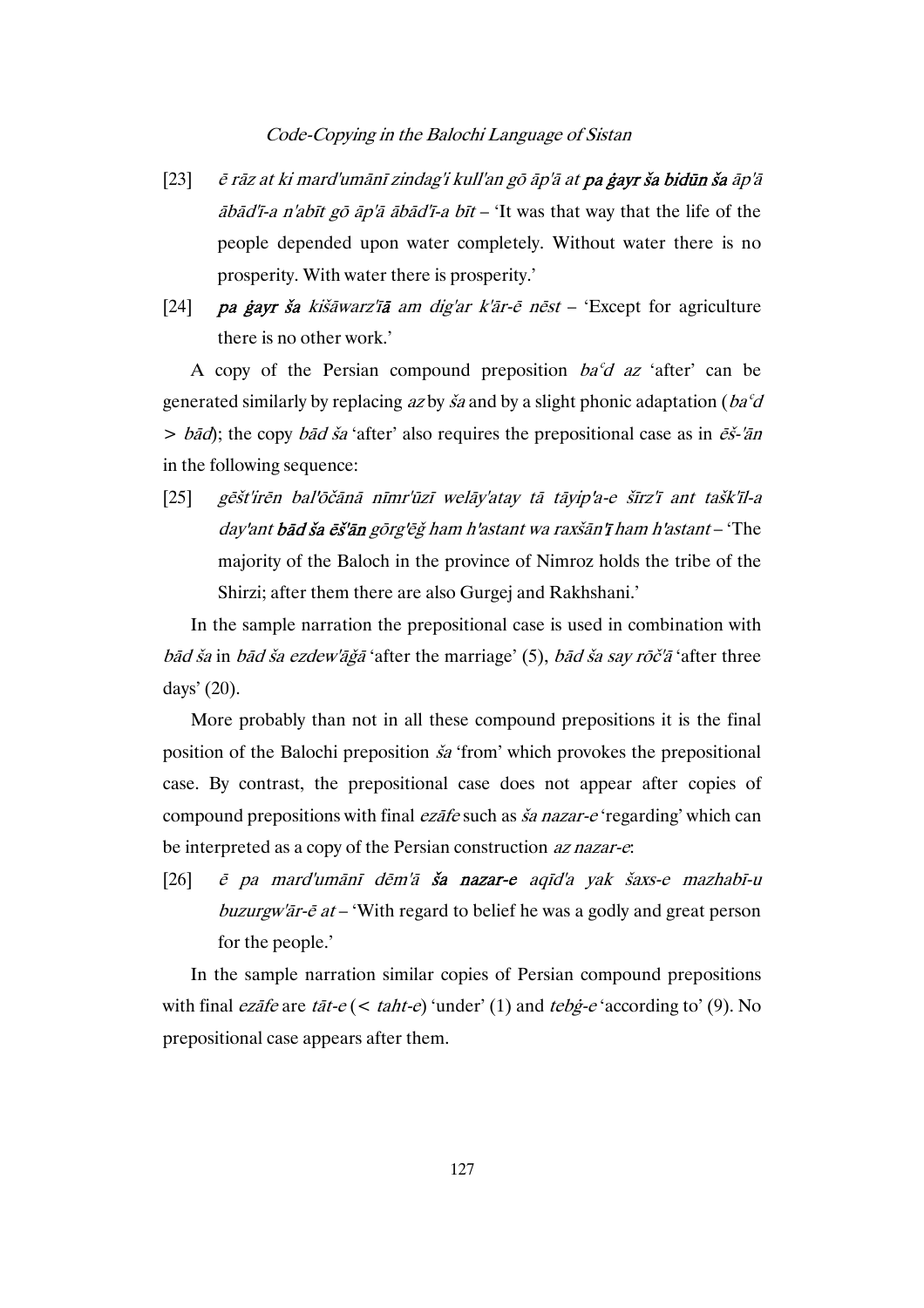# 3.2 The ezāfe-construction

Collocations with ezāfe are numerous in the modern Balochi language of Sistan. However in most cases the *ezate* is copied as an element of more complex lexical units such as in the sample narration belfarz-e mes'āl 'for example' (2, 15), wābastag'ī-e xānawādag'ī 'family ties' (25), kārt-e daʿw'at 'invitation card' (15), or marās'em-e arūs'ī 'marriage ceremony' (15, 23, 29). Collocations with ezāfe which are copied into Balochi without further modification are usually fixed terms. Some of them contain numerical data such as senf-e yāzd'a 'the  $11<sup>th</sup>$  class', others are names of languages such as  $f\overline{a}rs'$ *i*-e  $\bar{I}r'$ än 'the Persian language of Iran' or names of person groups such as ahl-e tasann'un 'Sunnites'.

- [27] dig'a tagrīb'an tā **senf-e vāzd'a**ā dars wānt'a-un –'Then I went to school approximately till the 11th class.'
- [28] lūṛ'ī gid'ān dār'ant gēšt'ir čō bal'ōč 'astant dig'a bal'ōč ant w'alē ā āw'ānā guš'ant ki lūṛ'ī12 ki fārs'īā guš'ant-iš čall'ī fārs'ī-e īr'ānā gīt čall'ī taw'ār-iš-a kanant – 'The Luri have tents. Mostly they are like Baloch. Actually they are Baloch, but they are called Luri. In Persian they are called Challi, if one takes Iranian Persian they are called Challi.'
- [29] **ahl-e tasann'un** čār mazh'ab dār'īt w'alē  $\bar{e}^{13}$  amm'ā anaf'ī an  $\bar{e}$  mantaq'a arčī ast'ant anaf'ī ant – 'The Sunnites have four confessions, but we are Hanafi. Everyone in this region is Hanafi.'

The fact that case markers can be added to collocations of that kind shows that in these and similar cases the *ezate* is copied as an element of more complex lexical units. In the following sequences this applies to the endings -ay in ahl-e tasann'unay and -ā in tār'īx-e tawal'odā 'date of birth':

[30] sunn'i hastant tasann'un ant **ahl-e tasann'unay** tā anaf'i ant – 'They are Sunnites, Sunni people. Among the Sunnites they are Hanafi.'

 $12$  The flow of words was disrupted here.

 $13$  The flow of words was disrupted here.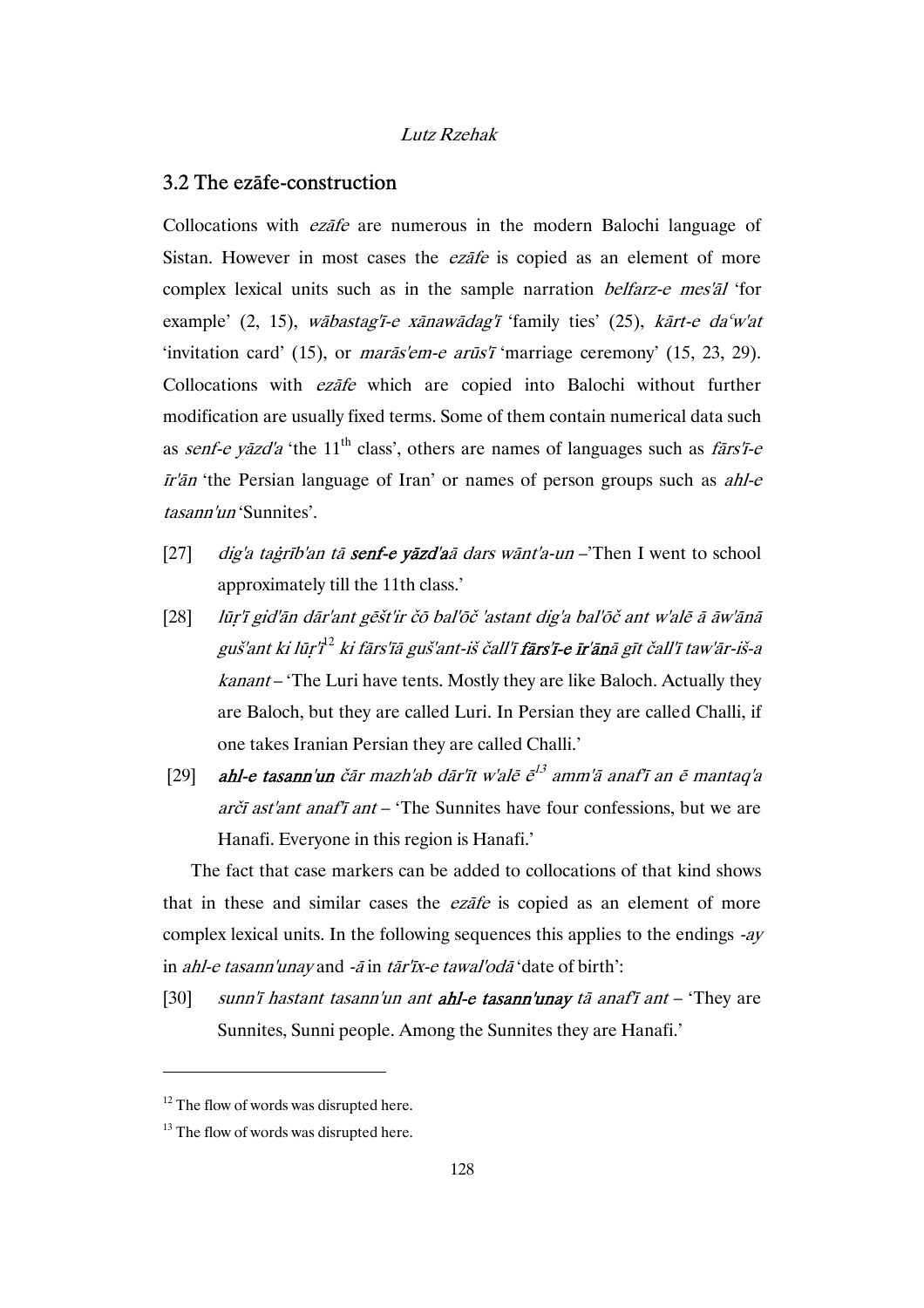[31] tār'īx-e tawal'odā n'azānīn amm'ā bal'ōč an n'azānan čunt sāl int payd'ā b'ūtan n'abūtan – 'I don't know the date of my birth. We are Baloch. We don't know how many years ago we were born or so.'

In Persian the direct object of some compound verbs such as taškīl dādan 'to form', 'to establish' can be combined by ezāfe with the nominal component of the verb in the form of *taškīl-e čīz-ī dādan* 'to establish something'. Sometimes this pattern is copied in Balochi as in the sample narration  $I\ddot{\sigma}t'$ tašk'īl-e xānawād'a dant '[a person] wants to start a family' (1). Here the ezāfe was copied within the Persian compound verb, which as a whole must be regarded as the primary model code.

Another popular pattern of *ezāfe* constructions copied in Balochi are paraphrasing collocations such as ba nām-e or ba unwān-e, both meaning 'named', as used in the sample narration  $(5, 6, \text{ and } 8)$ , or *dar hal-e* 'in the state of'.

[32] lūṛ'ī … čak'uš-u sind'ān-u š-ēš'ān dār'ant-u hamēš'a dar hāl-e kūč ant š-ē mantag'a bi ā mantag'a raw'ant — 'The Luri ... have hammers and anvils and such tings and they are always [in the state of] wandering, they go from this region to that region.'

Here a creation of attributive collocations with the help of ezāfe can be assumed. However, it is revealed that the Persian model codes ba nām-e, ba  $\epsilon$ <sup>o</sup>nwān-e or *dar hāl-e* were copied as complex lexical units by the fact that the lexical compounds ba and darwere preserved in the original Persian form<sup>14</sup>.

The ezāfe has become an established feature of modern Balochi in combination with  $\frac{diq}{a(r)}$  when being used as a trailing attribute in the meaning of 'other', 'more', or 'further'.

[33] xūb yak du rōč-e dig'a tēr būt'a ša s'aray – 'Well, one or two more days passed by for him.'

<sup>&</sup>lt;sup>14</sup> The pronunciation variant *ba* is a copy of the Dari preposition *ba* "to".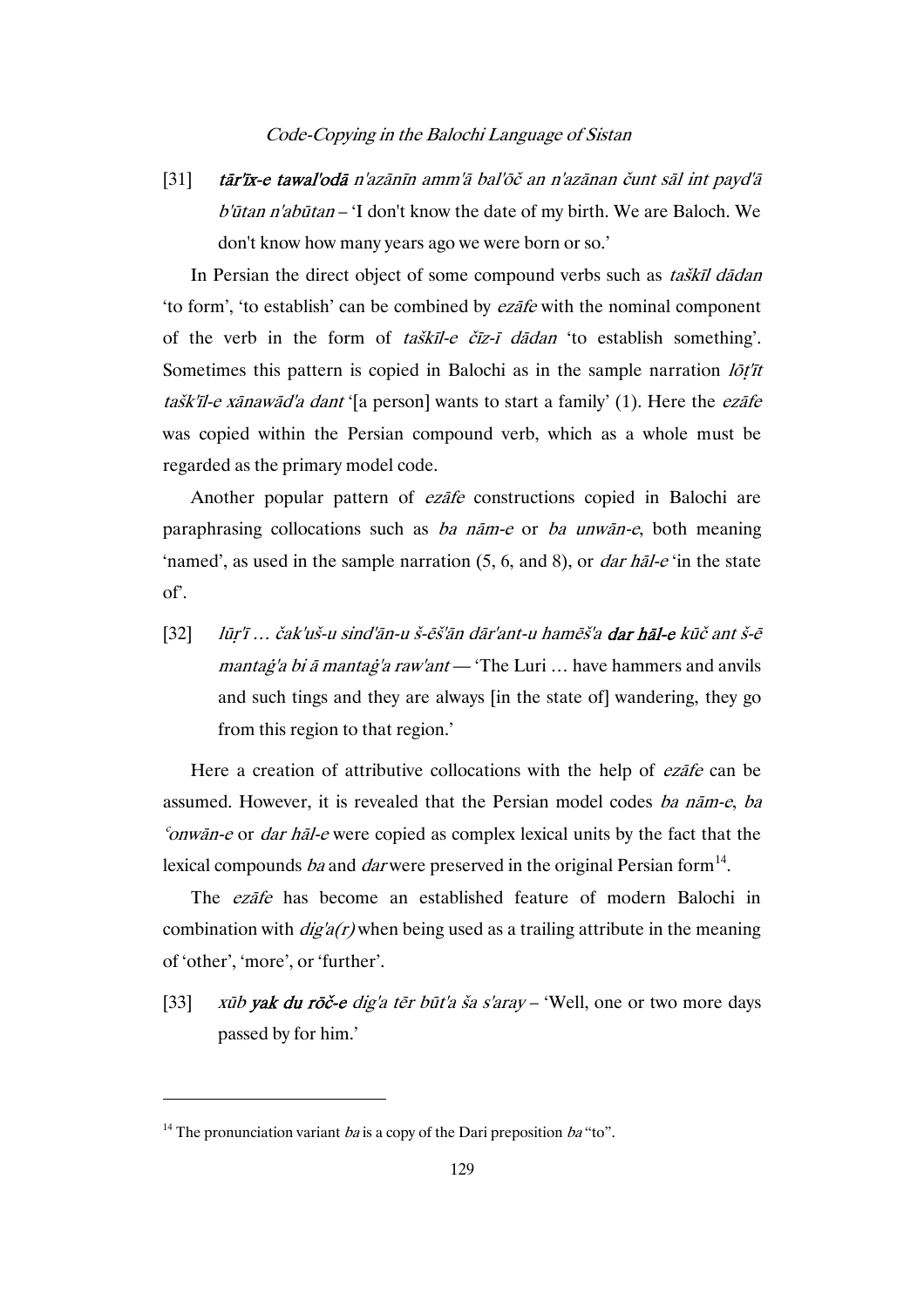[34] dig'a amm'ā pang brās an y'akk-ē tī sang'att int wa amm'ā čār brās-e  $d\vec{g}$ ar am'ida – 'We are five brothers. One [of them] is your friend and we four other brothers [are] here.'

In other cases a productive usage of the *ezāfe* is quite uncommon, but not unimaginable in modern Balochi of Sistan. In the sample narration the attributive collocation *marās'em-e gwand'ē n-ē* 'a small celebration' (7) was created by combining the adjective *gwand* 'small' (with the Balochi attributive ending  $-\bar{e}n$ ) by *ezāfa* with the noun *marās'em* 'ceremony'. For 'household belongings' the nouns *wasā'il* 'belongings' and *gis* 'house' were combined with each other by *ezāfe* in the form *wasā'el-e gis* in the sample narration (6), but the same speaker used the Balochi genitive marker -ay as well, c.f. gis-'ay wasa'il (10). Instead of the Balochi possessive pronoun  $wat'$  'own' which usually precedes the word it refers to, the usage pattern of the Persian reflexive pronoun xod can be copied by combining its Balochi equivalent wat by ezāfe with the word it refers to:

#### [35]  $\vec{a}$  bihišt-e wat ğūr kurt – 'He built up his own paradise.'

If a speaker uses the *ezāfe* in a productive way he sometimes realizes that this differs from some standard speech pattern. In such cases doubling is again a popular strategy of self-correction. As a result the genitive can be marked twice – both by *ezāfe* and by the Balochi genitive case marker *-ay* as it happened with  $\check{g}$ *ami'a* 'society' in the following sequence.

[36]  $\bar{e}$  xusūsiy'at-ē int am'ē ǧāmi'aay xusūsiy'at-e am'ē ǧāmi'a int'a – 'This is a special feature of this society, a feature of this society.'

If there is a productive usage of the *ezafe* at all, in free speech the *ezafe* can be seen as a morphological-syntactical feature of modern Balochi in nascent state.

Fixed phrases are a special case. The wide field of pragmatics cannot be discussed here but phrases of the Persian ta<sup>c</sup>arof are often inserted directly and without further adaptation in Balochi conversation, e.g. *ġorb'ān-e šom'ā* '[let me be] your sacrifice' or ġāb'el-ī n'adāre 'not worth mentioning'. Other Persian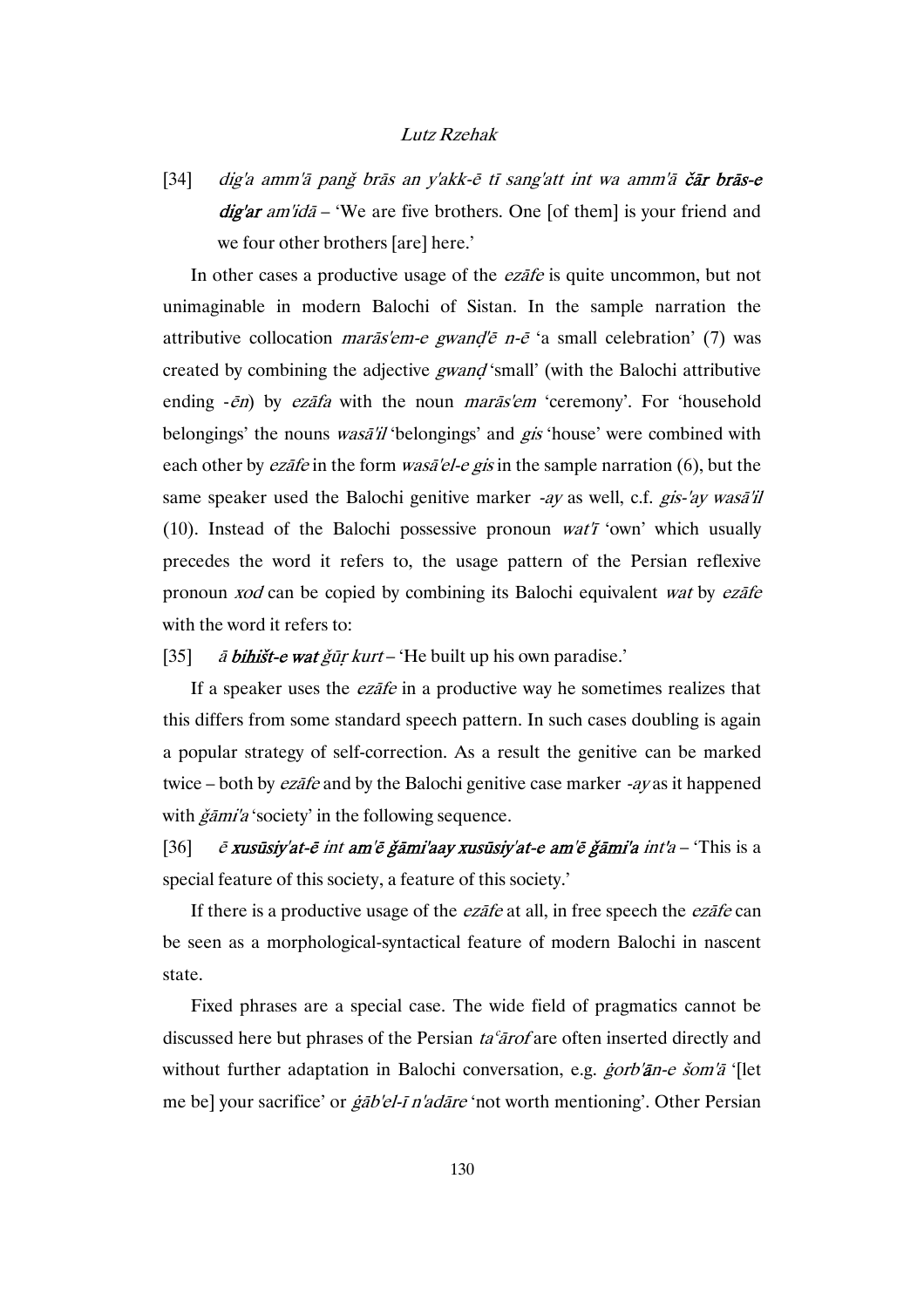phrases of civility are copied in the Balochi basic code by translating every single lexical element into Balochi. Some of these copies substitute traditional Balochi phrases such as *xayr ginday* 'thank you' or *čōn ay* 'how are you?':

- [37] dast tī dard m'akant 'Thank you!' (Cf. Persian: dast-e šomā dard <sup>n</sup>'akon-ad, literally 'May your hand not hurt!')
- [38] hāl tī čōn int 'How are you?' (Cf. Persian: hāl-e šom'ā čet'owr ast, literally 'How is your state [of condition]')
- [39] sā'at tī tēr bīt 'Are you well entertained?' (Cf. Dari: sā<sup>c'</sup>at-e šom'ā tēr mēšawad, literally 'Are your hours passing by?')

What is remarkable here is that in all these phrases the word order differs from the established syntactical pattern. In Balochi the possessive pronoun  $t\bar{t}$ 'your' usually precedes the word it refers to, c.f. tī dast 'your hand', tī hāl 'your state [of condition]', tī sā'at 'your hours'. In Persian the ezāfe is used as possessive determiner and the pronoun follows the word it refers to, c.f. dast-e šom'ā 'your hand', hāl-e šom'ā 'your state [of condition]' or sāʿat-e šom'ā 'your hours'. In these phrases of civility the Persian ezāfe was copied in the Balochi basic code not directly, but in an indirect way by provoking a changed word order. Furthermore in these phrases the possessive pronoun is always unstressed like in Persian and it adheres to the word it refers to like an enclitic. Beyond fixed phrases of that kind similar changes do not appear in free speech.

# 3.3 Verb System

In the verb system copies of a Persian model code can be seen in the way the modal meaning of 'can', 'to be able to' is expressed. In traditional Balochi this is expressed in a more or less descriptive way by using different expressions with the noun was 'ability' such as in ša mnī was'ā bīt ki biy'āīn or was dārīn ki biy'āīn, both meaning literally 'I have the ability to come'. Besides that, analytical constructions are used such as man āt'agā kanīn 'I can come'. In modern Balochi the new verb *tawānt'in* / *tawān'ag* was generated by copying the Persian verb tawānestan. The pattern of how this verb is used in Balochi follows the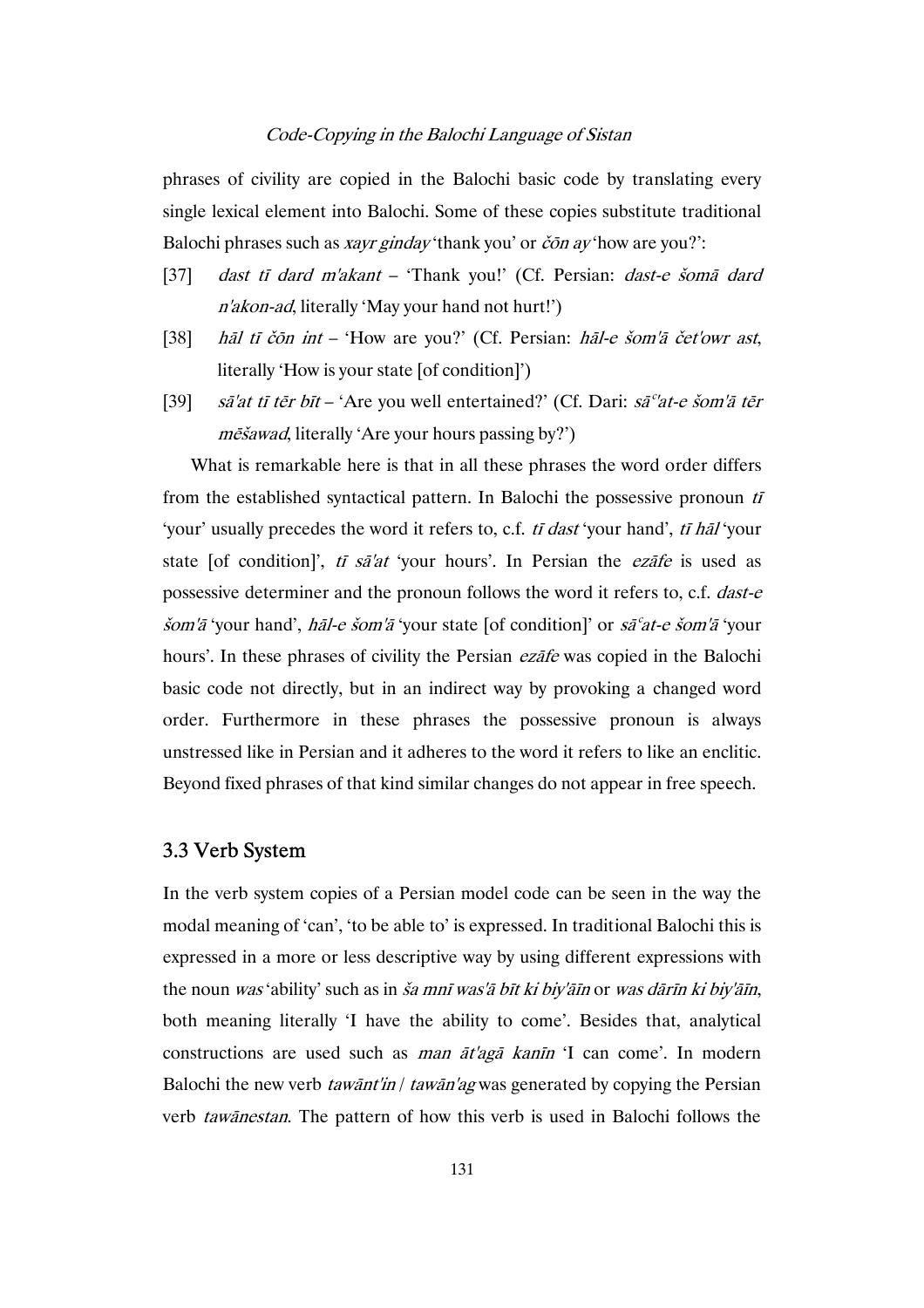Persian model code exactly. Usually the main verb appears in the subjunctive form and follows the modal verb; sometimes it precedes the modal verb and appears in the form of a past participle as in colloquial Dari.

- [40] ar ka māš'īnā tawānt'a pa wat bzīn'īt kār-a kant 'īngur 'āngur wall'ā dig'ar  $k'\bar{a}r$ - $\bar{e}$  n'aint – 'Everyone who could buy a car for himself is working here and there, but there is no other work.'
- [41] bi b'āzē č'ēā ziyār'atānā bi ēš'ānā aqīd'a bāz dār'ant wa 'ānčō tasaww'ur-a kan'ant ki alb'atta ziyārat-a tawān'īt ki yak kār-ē-rā iğr'ā kant – '[They] have strong beliefs in what, in some shrines; and they believe that a shrine, of course, can do something.'
- [42]  $kas-\bar{e} z\bar{t}a n'ataw\bar{a}n\bar{t}$  'Nobody can buy [it].'

Similarly the Iranian Persian gerund with dāštan can be copied in Balochi by using the lexical equivalent of the basic code  $d\tilde{a}$  datilectrially meaning 'to own', 'to have', or 'to hold':

[43] kam kam d'ārant ğōr-a kanant – 'They are building up [the city] little by little.'

Even a future tense can be generated by copying the Persian pattern which consists of a finite form of xāstan and the so-called reduced infinitive, but this can hardly be regarded a productive construction in Balochi. More probably than not in the following sequence the expression  $qab'$ ūl ... n'axāhēm dāšt was copied as a complete lexical unit which reveals itself by the fact that the personal ending -ēm / -īm of the Persian model code was preserved in Balochi:

[44] amm'ā qab'ūl n'adāran wa n'axāhēm dāšt – 'We do not accept [this] and we never will do so.'

In Persian the so-called *ya-ye eltezamī* can be added to the infinitive of a verb in order to expresses that something is worth doing, e.g. ğā-ye dīdan'ī 'a place worth seeing', i.e. 'place of interest', 'tourist attraction'. In Balochi a similar characterization is traditionally expressed by combining the infinitive of a verb with the word it refers to using the genitive suffix  $-ay$ , such as  $\check{g}$ *istin* 'to flee' and  $\check{g}\check{a}$ 'place' in the following sequence: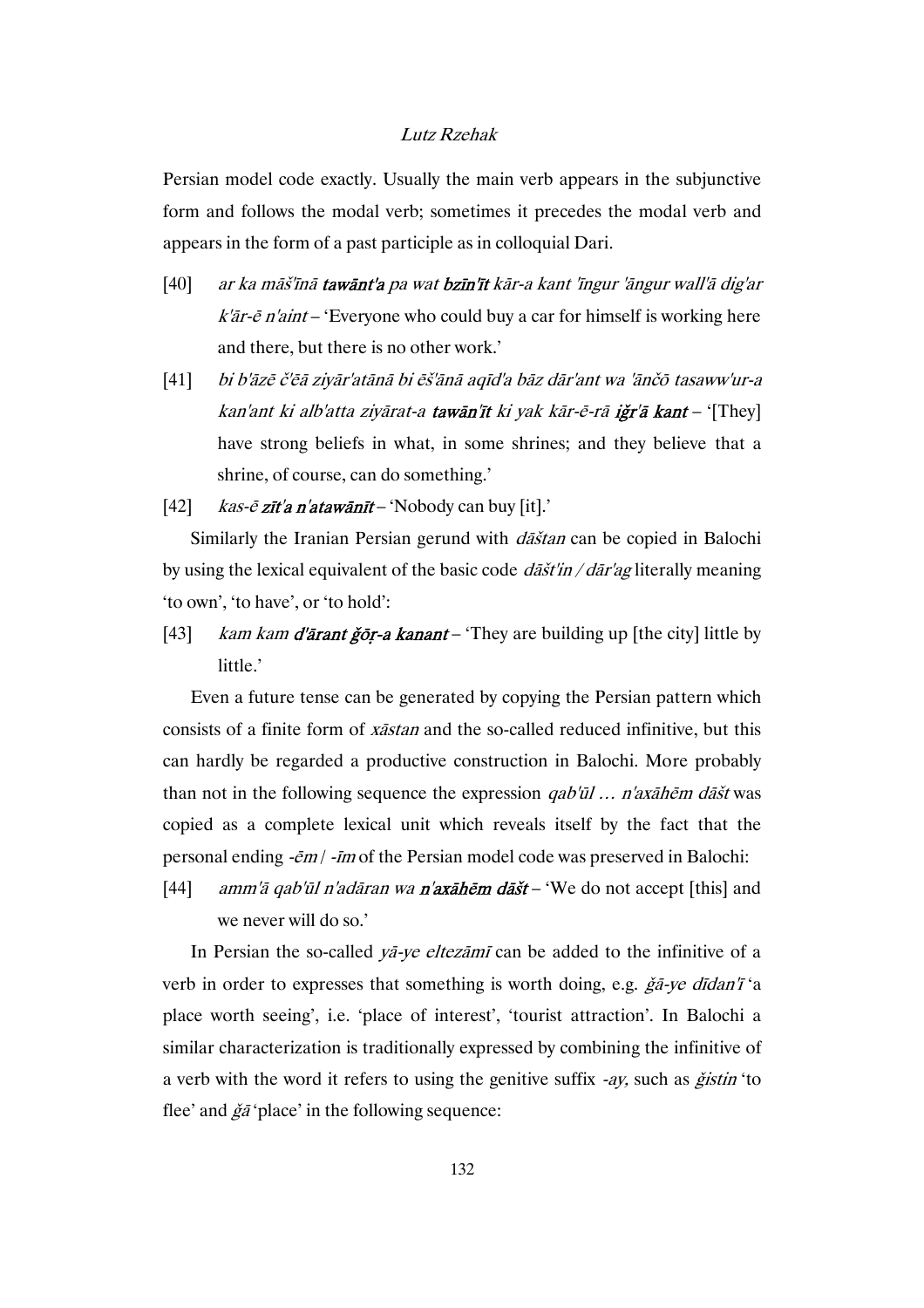[45] 'ādā **ğist'inay ğā** n'aint – 'There is no place to flee to.'

Correspondingly, for 'place of interest', 'tourist attraction' one would expect an expression with the verb  $dist'$ in 'to see', such as  $dist'$ inay  $\check{g}$  'worth seeing'. However, in modern Balochi the Persian yā-ye eltezāmī can be used instead: [46]  $z\bar{a}h\bar{d}\bar{a}n$  distin'i  $\bar{n}t$  – 'Zahedan is worth seeing.'

A copy of the Persian yā-ye eltezāmī with an attributive meaning can be seen in the expression *warag'īyēn āp* 'drinking water'. Constructions with *yā-ye* eltezāmī can be used to express a predicative meaning as well as to express the intention of doing something:

[47]  $amm'\bar{a} \, am' \bar{a} \, d\bar{a} \, \tilde{s} \, utin' \bar{I}$  an – 'We also will go there.'

# 4. Conclusions

For the majority of Balochi speakers who can be assigned to the group of coordinate bilinguals code-copying affects most readily the lexicon. In their speech phonic and even morphological-syntactical features of Persian are copied mainly as elements of lexical copies. Such features are only copied habitually depending on various factors like communication situation, subject of conversation, linguistic knowledge and background of a speaker, primary and secondary communicative intentions etc.

There is a sequence in the sample narration where the speaker interrupted himself to make sure that I had understood what he was talking about (paragraph 4). Before and after this break the speaker pronounced the word with the meaning 'marriage portion payable after marriage' with final  $-e$  as mehriye. When addressing me directly he pronounced the same word with final -a as mehriya. In lexical items which are common both for Persian and for Balochi the so-called  $h\bar{a}$ -ve gevr-e malfūz is usually pronounced as -e in Iranian Persian, and as -a in Balochi. When asked to tell me something about the marriage ceremony of the Baloch this speaker, obviously, felt like a lecturing teacher. He followed the Persian model code by pronouncing final -e within his lecture because this communication situation belongs to the linguistic domain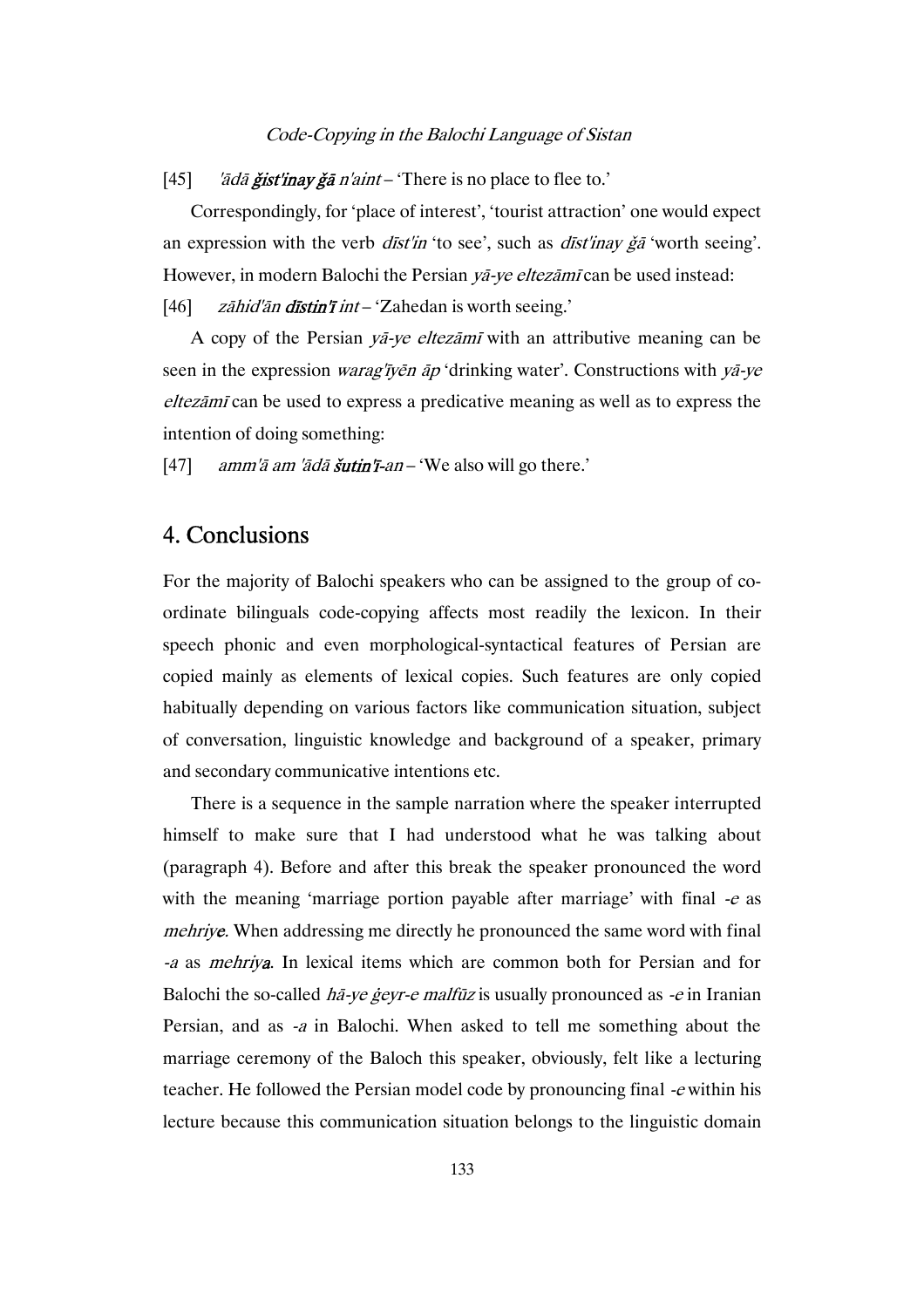of Persian. He switched to colloquial speech when he addressed me directly and used the original Balochi pronunciation with final -a, because colloquial communication belongs to the linguistic domain of Balochi.

Linguistic behavior depends much on surrounding conditions, and codecopying is not a matter of pure chance. It must be studied within the context of communication situation variables in order to distinguish those copies which became established linguistic features of modern Balochi from ephemeral insertional switches, and in order to reveal the linguistic and extra-linguistic factors by which such linguistic slips or insertional switches are caused.

# Appendix: Sample Narration

The text given below is a phonological transcription of a narration about the wedding traditions of the Baloch which was recorded in April 2002. The speaker lives in the village of Zahak close to Zabol in the Iranian Province of Sistan and Balochistan. He is a Baloch male who works as a taxi driver and was about 40 years old when the text was recorded.

In this transcription of free speech no punctuation marks are used. Instead asterisks (\*) indicate prosodic breaks which are accompanied by a pause and last approximately up to half a second. Longer pauses are indicated by two asterisks (\*\*). This can help to separate the prosodic units produced by the informant.

The dynamic word stress is marked by ' before the stressed vowel in polysyllabic words, e.g. naf'ar. In verbal phrases polysyllabic light verbs do not always have a stress accent of their own; one syllable of the whole phrase can be stressed instead. Verbal phrases of that kind are marked by curly brackets in order to show that the marked stress accent affects the whole phrase, e.g.  $d\ddot{\delta}$ dār-īn}.

Significant changes in intonation are marked by arrows; up arrows (↑) indicate rising intonation, down arrows (↓) indicate falling intonation. Significant changes in speech speed are also marked by arrows. A sequence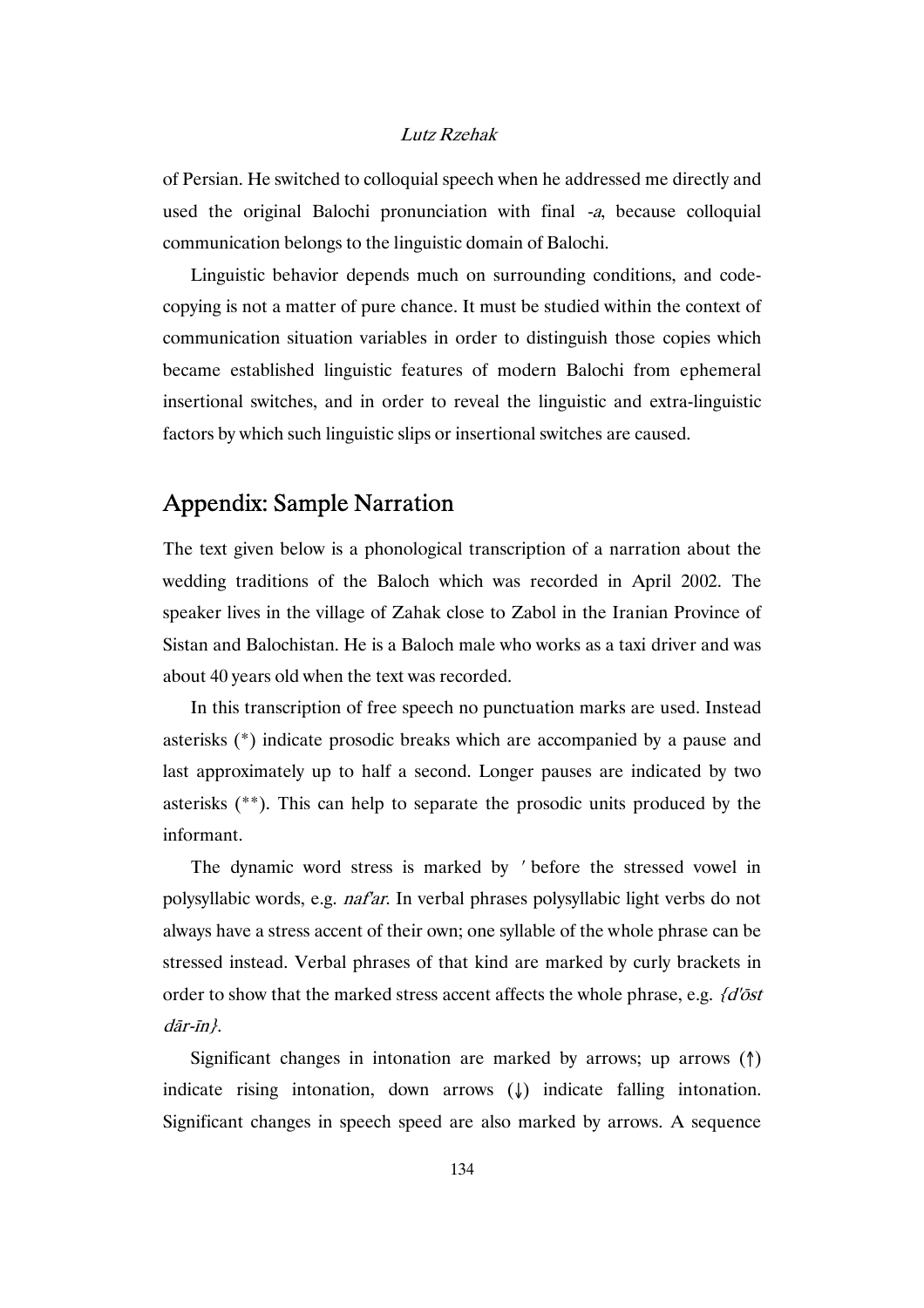which is set between facing arrows ( $\rightarrow$  ...  $\leftarrow$ ) was spoken with relatively higher speed whereas the speed of speech was reduced significantly in sequences which are set between arrows turning away from each other  $(\leftarrow \dots \rightarrow)$ .

Numbering and paragraphs mark no separation of speech sequences which necessarily would have been intended by the informant. They were added by the author of this paper for easier orientation in the text and in its translation. In most cases this technical separation of the text corresponds to the usage of conjunctive adverbs like *g'urān* 'then' which, nevertheless, can be interpreted as starting markers of new units of speech.

- [1] yak naf'ar-ē \* ke \* lōṭ'īt \* tašk'īl-e xānawād'a dant \* yān'ē ezdew'āǧ kant↑ \*\* bilāxir'a \* yak k'as-ē-rā entex'āb-a↓ kant \* tāt-e naz'ar-a gīt  $*$  {x'ōš-a kant}  $*$
- [2] g'uṛān \* wat'ī \* xānawād'aā↑ \*\* dēm-a dant xāstagār'ī↓ \* bi 'ā \* bestelā \* ǧin'ēnzāgay \* xānawād'aay gis'ā \*\* guš'īt man↑ belf'arz-e mes'āl filān'ī ǧin'ikā {d'ōst dārīn} \* braw'īt pamm'an \* {xāstagār'ī↓ kanīt} \*\*
- [3] ēš'āna raw'ant↑ \*\* bač'akkay \* mard'ēnzāgay xānawād'a {rawant 'ōdā} \*\* 'ōda \* wat'ī ab'arānā day'ant↑ \*\*
- [4] g'urān \* 'idā \* du↓ čīz hast \* y'ek-ī \* {mehriy'e inta} \* mehriy'a z'ānay  $\check{\mathcal{C}}$ 'ī-ē \*  $\uparrow$ z'ānay yā na \* — [Me:]  $z'\bar{a}n\bar{i}n$  — [Informant:]  $y'\bar{e}k-\bar{i}$

# Transcript Translation

When a person wants to start a family, i.e. [wants] to marry, [then he] finally chooses somebody, considers somebody, [and] likes somebody.

Then he sends his family for matchmaking to this, so to speak, to the house of the girl's family. He says that, for example, 'I love this girl. Go and woo for me.'

They go. The family of the boy, of the [young] man goes there; there they say their matter.

Then there are two things. One is mehriye. Do you know what mehriya is, do you know it or not? — [Me:] Yes, I know. — [Informant:] One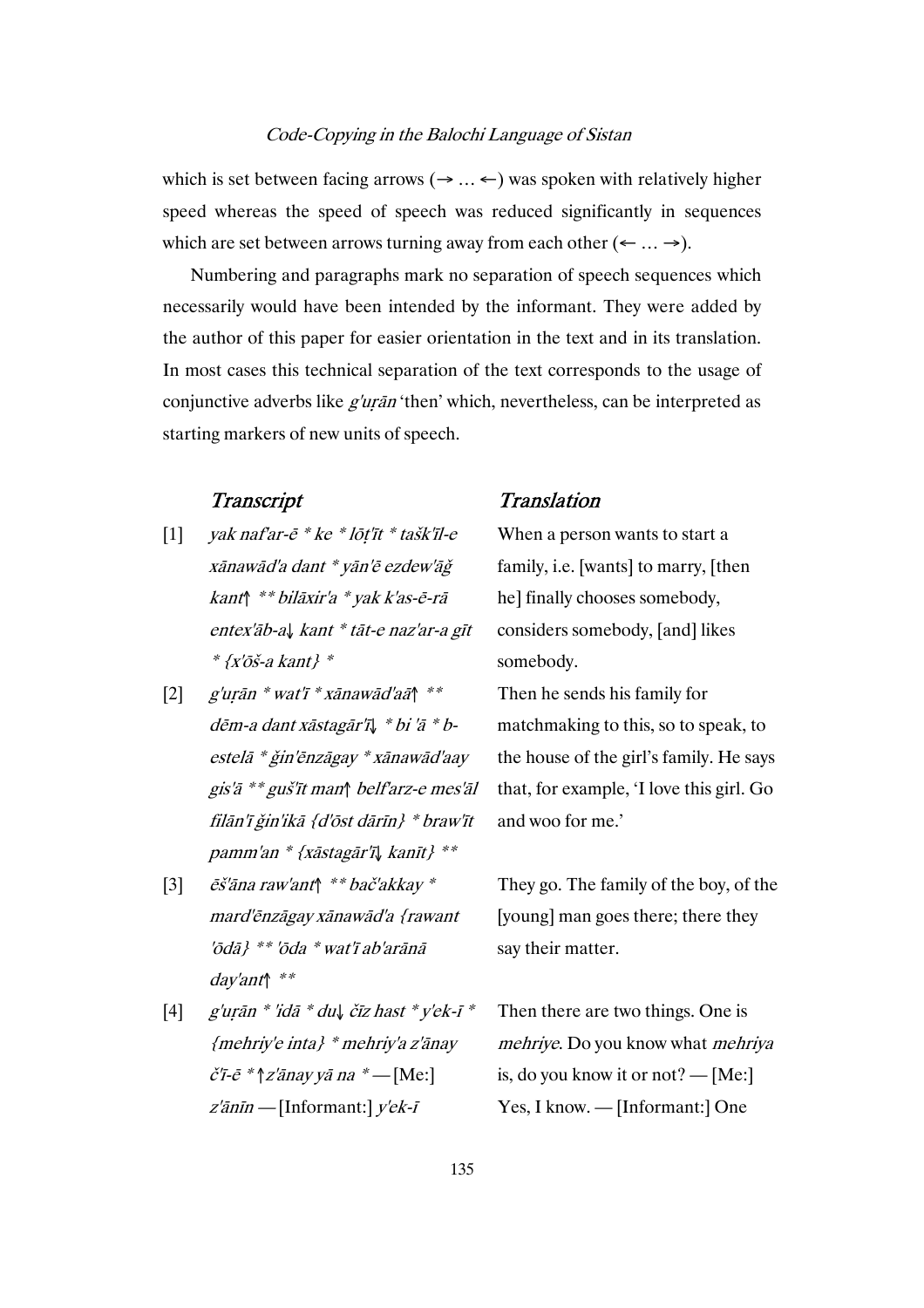{mehriy'e inta} \* y'ek-ī {šīrbah'ā↓ inta} \*

- [5] xō \* m'ehriye↑ yek č'īz-ī ke \* yak mabl'aġ-e pūl {tā'īn-a kanant} \* ke \*  $\bar{a}$  hast $\uparrow$  \* har moug'e-ī ke \* $\rightarrow$ ē dōk'ēnānī mānǧ'inā yak mouġ'e-ē extel'āf-ē↑ kapt \* bād ša ezdew'āǧā extel'āf-ē↑ kapt-u ēš'ān lōṭit'ant ša hamdīg'arā ǧud'ā bay'ant↑← \* ā mabl'aġ-ē ke ba unw'ān-e mehriy'e int →'annūn har č'īnka hast↑← \* ē mard'ēnzāg bāy'ad pard'āxt kant bi ǧin'ēnzāgā↓ \*\* ā hast \*
- [6] y'ak-ē↑ ba unwān-e šīrbah'ā↓ 'inta \* š'īrbahā↑ yak pūl-ī ke \*\* š'īrbahā↑ yak p'ul-ī ke \* ē \* mard'ēnzāg ā'īrā dant \* bi ǧin'ikkay \* xānawād'aā↑ \* ki p-ā'ī \* ǧehziy'e {tā'īn-a↓ kanant}\* {ǧ'ūṛ-a kanant} y'ānē čē am'ē wasā'el-e gis'ā↓ \* farš-u yaxč'āl-u telewizy'ōn-u ēš'ān\*
- [7]  $\vec{e} * aww'$ al ke raw'ant xāstagār'ī-ē $\uparrow$ tawāf'oġ {ās'il-a kanant} \* g'uṛān yak marās'em-ē gīr'ant \* be nām-e šīrīnīxor'ī↓ \* yek marās'em-e gwanḍ'ēn-ē gīr'ant↑ \* am'ē fām'īlā ǧamm-a kan'ant \* nind'ant \* wa ab'arānā day'ant \* yak š'ām-ē {ǧ'ūṛa kanant} \* nind'ant šām'ā war'ant \*
- [8] g'uṛān \* tebġ-e↑ \* b-estel'ā amm'ay Then according to our tradition,

# thing is *mehrive*, and the other thing is šīrbahā.

Well, *mehriye* is a thing when they define an amount of money. This exists. Whenever between these both persons occurs a dispute sometimes, [when] after the marriage a dispute occurs and they want to separate of each other, this amount which is called *mehriye*, however much it is, the man must pay [it] back to the woman. This exists.

The other is named *šīrbahā*. *Šīrbahā* is money which: *šīrbahā* is money which this man gives to the woman's family so that they can define the dowry for her, prepare [the dowry], i.e. these household belongings, carpets, refrigerator, TV set, and these things.

First they go for matchmaking and when they obtain approval then they make a ceremony named šīrīnīxūrī. They make a small ceremony. They gather this family, sit down and have a conversation. They prepare dinner, sit down and have dinner.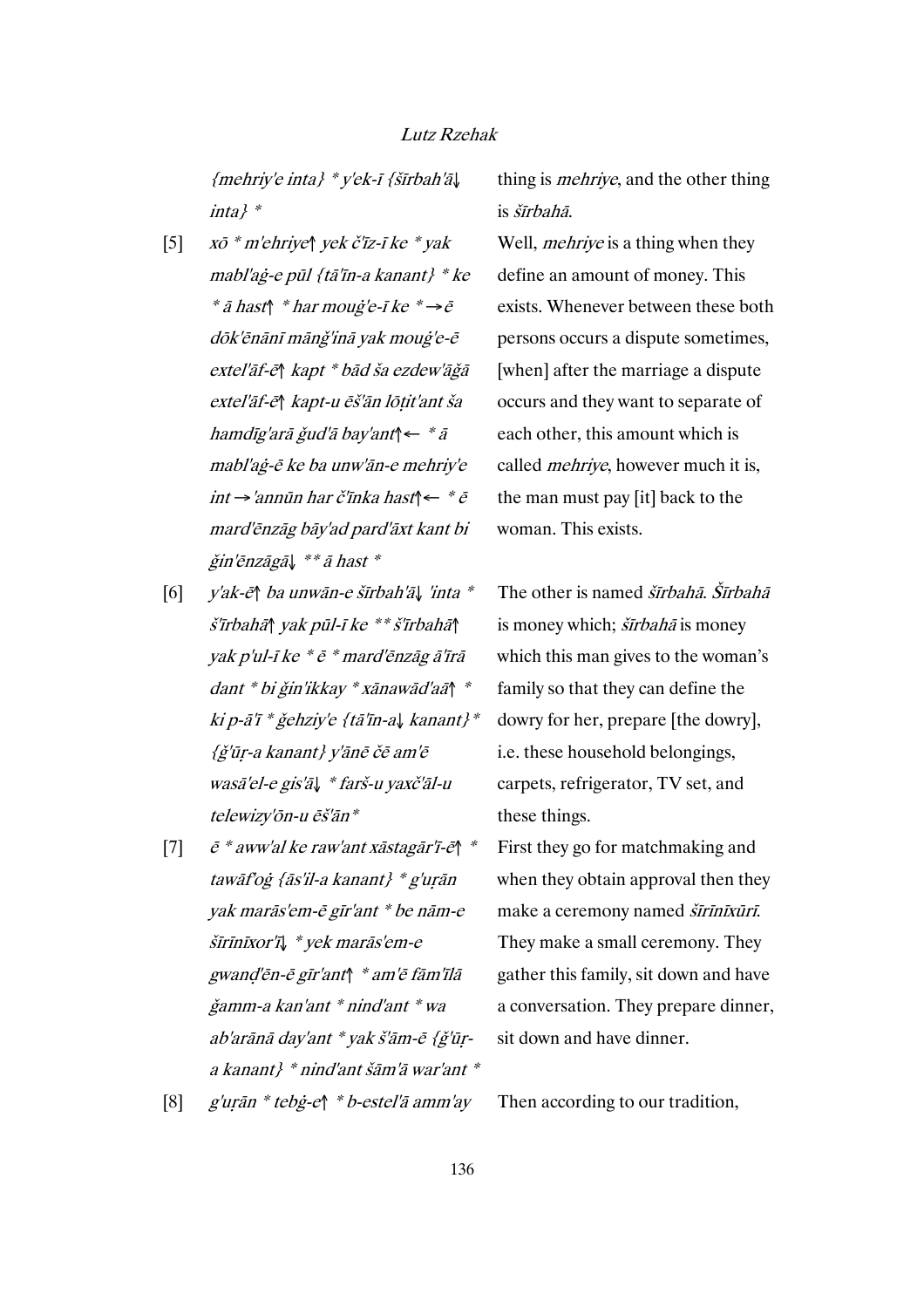sonn'at-u \* tebġ-e dīn \* ēš'ānī aġd'ā am'ā rūhān'ī \* yā am'ā moulaw'ī \* ēš'ānī aġd'ā band'īt↓ \*

- [9] aġd↑ bast'ag-a bīt tam'ām↓ \* ē yak mudd'at-ē mān'ant↑ \* yā šiš mā yā yak sāl yā gēšt'ir yā kamt'ar↑ →ar či ki wat tawāf'oġ dār'ant↓← \* ke ē↑ gis'ay wasā'il {ǧ'ūṛ↓ būt-ant} \*
- [10] g'uṛān bač'ak-a↑ kayt guš'īt man {arūs'ī-a↓ kanīn} \* wat'ī \* b-estel'ā xān'omay xānawād'a-ā↑ guš'īt man-a lōṭ'īn {arūs'ī↓ kanīn} \*
- [11] pa ēš'ān \* leb'ās gīr'ant nōk'ēn↑ \* am pa ǧin'ikkā am pa bač'akkā leb'ās nōk'ēn-a gīr'ant \*
- [12] g'uṛān yak r'ōč-ē-rā {tā'īn-a↓ kanant} \* ke āġ'ā fil'ān rōč'ā \* tī↑ \* {arūs'ī↓ inta} \*
- [13] g'uṛān ēš'ān xō {fām'īl↑ dārant} \* am bač'akkay \* xānawād'a {fām'īl dārīt} \* am ǧin'ikkay xānawād'a {fām'īl↓ dārīt} \*
- [14] ēš'ānā es'āb-a↑ kanant →belfarz-e mes'āl ē māšm'ay marās'em-e arūs'īay tā čunt↓ naf'ar-a kayt← \* sad↑ naf'ar-a kayt \* dwīst naf'ar-a kayt \* sē-s'ad naf'ar-a kayt↑ \* ēš'ānā {kārt-a↑ dayant} \* kārt-e {daʿw'at-

according to religion, their marriage, this clergyman or this Mullah marries them.

The engagement is consummated. End of story. Then they wait for a while, six months or one year, or more or less, as long as they agree with each other, until these household belongings were prepared.

Then this boy comes and says that he will marry. He says to, so to speak, to his wife's family that he wants to marry.

They buy new clothes for them; both for the girl and for the boy they buy new clothes.

Then they fix a day [and say:] Mister, this day will be your wedding.

Then they have relatives, of course. Both the family of the boy has relatives and the family of the girl has relatives.

They count them. For example, how many persons will come to our wedding ceremony? Hundred persons, two hundred persons, three hundred persons will come. They give them cards, they give them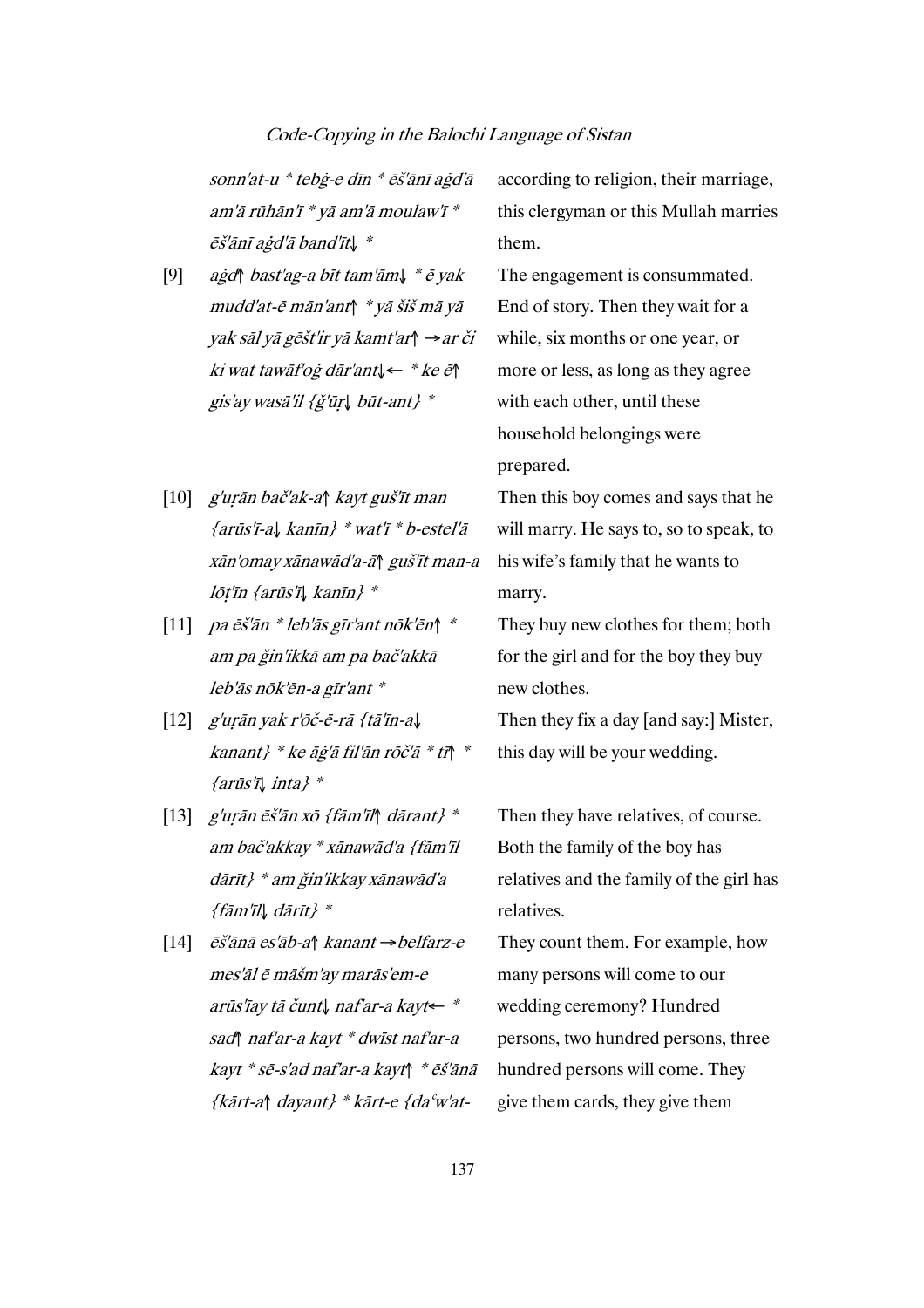<sup>a</sup>↓ dayant} \* dwīst sē-s'ad naf'ar \* koll-e wat'ī dūst-u raf'īq-u āšn'ā-u fām'īlānā↑ \* har naf'ar-ē-rā yak {k'ārt-ē↓ dayant} \*

- [15] yak r'ōč-ē-rā↑ ham {tār'īx-a ǧanant} ke ham'ā fal'ān rōč'ā \* amm'ā \* {nah'ār-a↓ dayan} \*
- [16] ham'ā rōč'ā↑ bač'ak \* ber'enǧ-u \* gūšt-u \* taškīl'ātā kār'īt \* yak nah'ār-ē {ǧ'ūṛ-a kanant} \* ē \* nah'ārā day'ant \*u g'uṛān šap'īnā↑ \* ke {š'ap-a bīt} \* dig'a ēš'ānā bar'ant<sup>u</sup>\* bač'akā bar'ant-u ham'ām↑-u sar-u sūr'atā {esl'ā-a kanant}-u \* leb'ās nōk'ēn-u \* →dig'ar ann'ūn mūd↑ būt'a ǧadīd'an fīlmbardār'ī-a kan'ant-u ēš'ānī marās'emā← \*\*
- [17] g'uṛān šap'īnā ēš'ānī aġd'ā↓ band'ant \*
- [18]  $a\dot{g}d'\bar{a}$  ki band'ant $\uparrow$  (… … …)<sup>15</sup> \* say↑ rōč \* amm'ay mantaġ'a rasm int bal'ōčānī \* say rōč ē bač'ak mān'īt am'ē ǧin'ikkay piss'ay↓ \* gis'ā \*
- [19] bād ša say↑ rōč'ā \* bač'akkay piss-a kayt \* wat'ī zāg'ā \* daʿw'at-a kant wat'ī gis'ā↓ \*\* š-'idā zūr'īt↑-u \* ā'īrāu ā'ī xān'umā\* zūr'īt-u bārt bi wat'ī

 $\overline{a}$ 

invitation cards; to two or three hundred persons, to all their friends, comrades, acquaintances, and relatives, to every person they give an invitation card.

They fix one day [and say:] this day we will give a lunch.

This day this boy brings rice and meat and all objects. They prepare lunch. They serve this lunch, and then in the evening, when it becomes night, they bring them away; they bring the boy away, bath him, dress his hear and shave him, [they dress him up in] new clothes and ... Now, recently it has come into fashion to shoot a film of their ceremony. Then in the evening they get married.

When they make the marriage, in our region it is a custom of the Baloch that this boy remains in the house of the father of this girl three days.

After three days this boy's father comes and invites his son to his house. He takes him away from there; he takes him and his wife away

 $15$  A sequence of about three syllables cannot be understood due to ambient noises.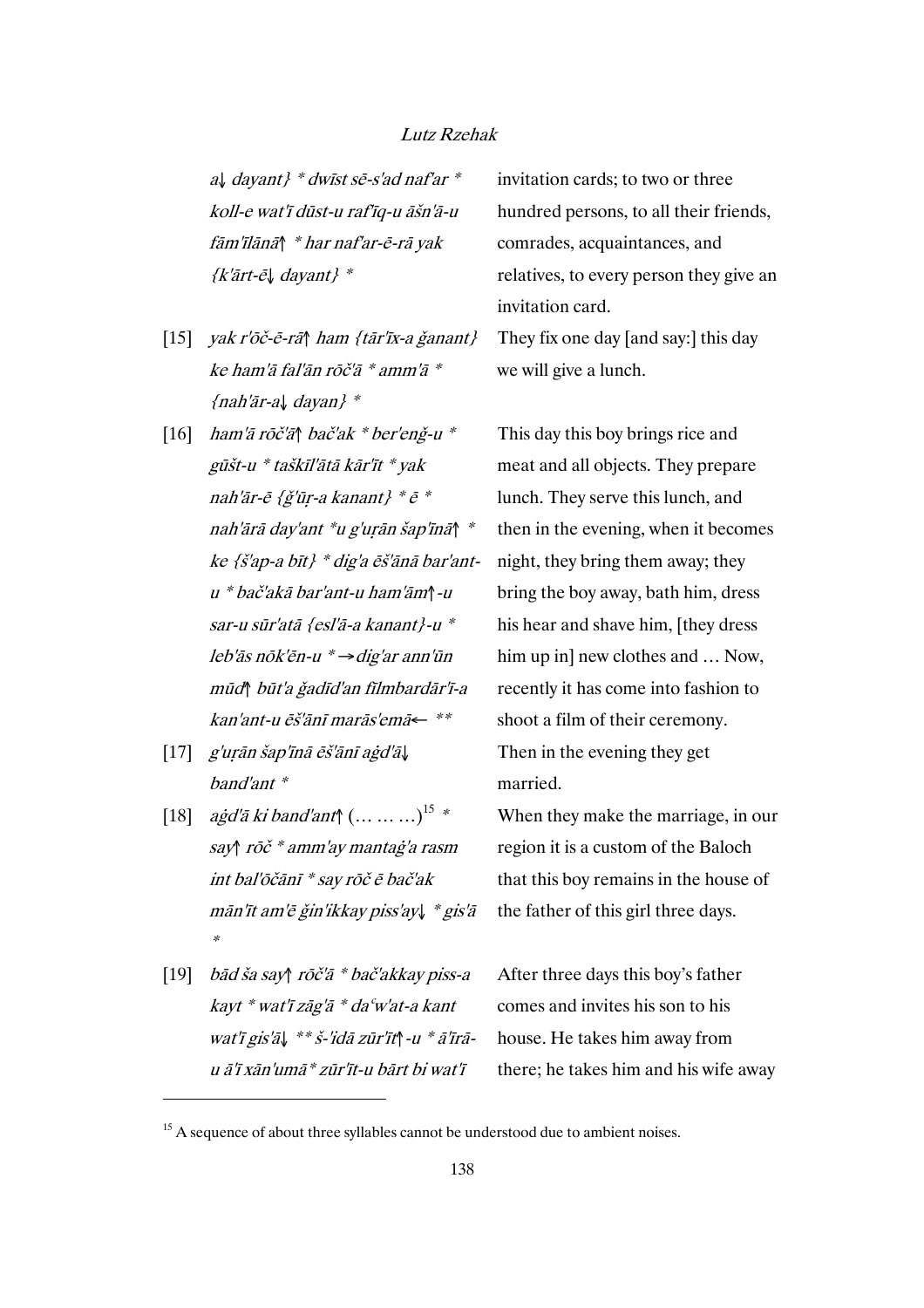- [20] 'ōdā bārt-ī↑ \* p-ēš'ān yak \* n'azr-ē \* yak p'as-ē \* ēš'ānī dēm'ā kuš'īt \* pēš'ān nah'ār-ē ǧūṛ-a kant ēš'ānā dant \*\*
- [21] g'uṛān \* am'ī fām'īl↑ \* ←brās-u gwār-u nāk'ō-u nākōz'āk-u trūz'āk-u ēš'ān→ \* har š'ap-ē \* →ēš'ānā daʿw'at-a kant wat'ī gis'ā↓←
- [22] masal'an tī brās↑ int \* šap'ī ta {daʿw'at-a kanay} b'āndā man {daʿw'at-a kanīn} pōš'ī ā daʿw'at-a kant \* ē \* marās'em-e arūs'ī↓ int \*
- [23] tā taġrīb'an↑ koll-e fām'il ēš'ānā  ${da<sup>c</sup>w'at-a kanant}$  wat'i gis'a \* ke marās'em ēš'ānī \* dig'a tam'ām↓ bīt \*
- [24] g'uṛān↑ īh'ā \* 'aga bač'ak \* waziy'at \* zāg \* waziy'at-e māl'ī-e xūb būt \*\* {bastag'ī dārīt} \* b'āzē mouġeh'ā gō wat'ī xānewād'aā {zindag'ī-a kanant} {tawāf'oġ-a kanant} \*b'āzē mouġeh'ā ǧit'ā {zindag'ī-a↓ kanant} \*
- [25] xō b'alōčān↑ \* gēšt'ir yakk-ē \* wābastag'ī-e xānawādag'ī dār'ant \* yān'in wat'ī pis-u m'āsānā \*\* wayl-a <sup>n</sup>'akan-ant↓
- [26] [Me:] {č'ē↑ nakanant} [Informant:] [Me:] What don't they do?

gis' $\overline{a}$   $\downarrow$  \* and brings them to his house. He brought them there, [makes] an oblation for them; he butchers a sheep in front of them, prepares a lunch for them and gives it to them. Then their relatives, brothers, sisters, uncles, cousins, etc., every night they invite them to their houses.

> For example there is your brother, one night you invite, tomorrow night I invite, the day after tomorrow he invites. This is the wedding ceremony.

Until approximately all relatives invite them to their houses, the wedding ceremony gets finished.

Then they, when the boy, the situation, when the boy's financial situation is good – it depends – sometimes they live with their relatives, they agree [to do so], and sometimes they live apart.

The Baloch mostly have close family ties, e.g. they do not give up their parents.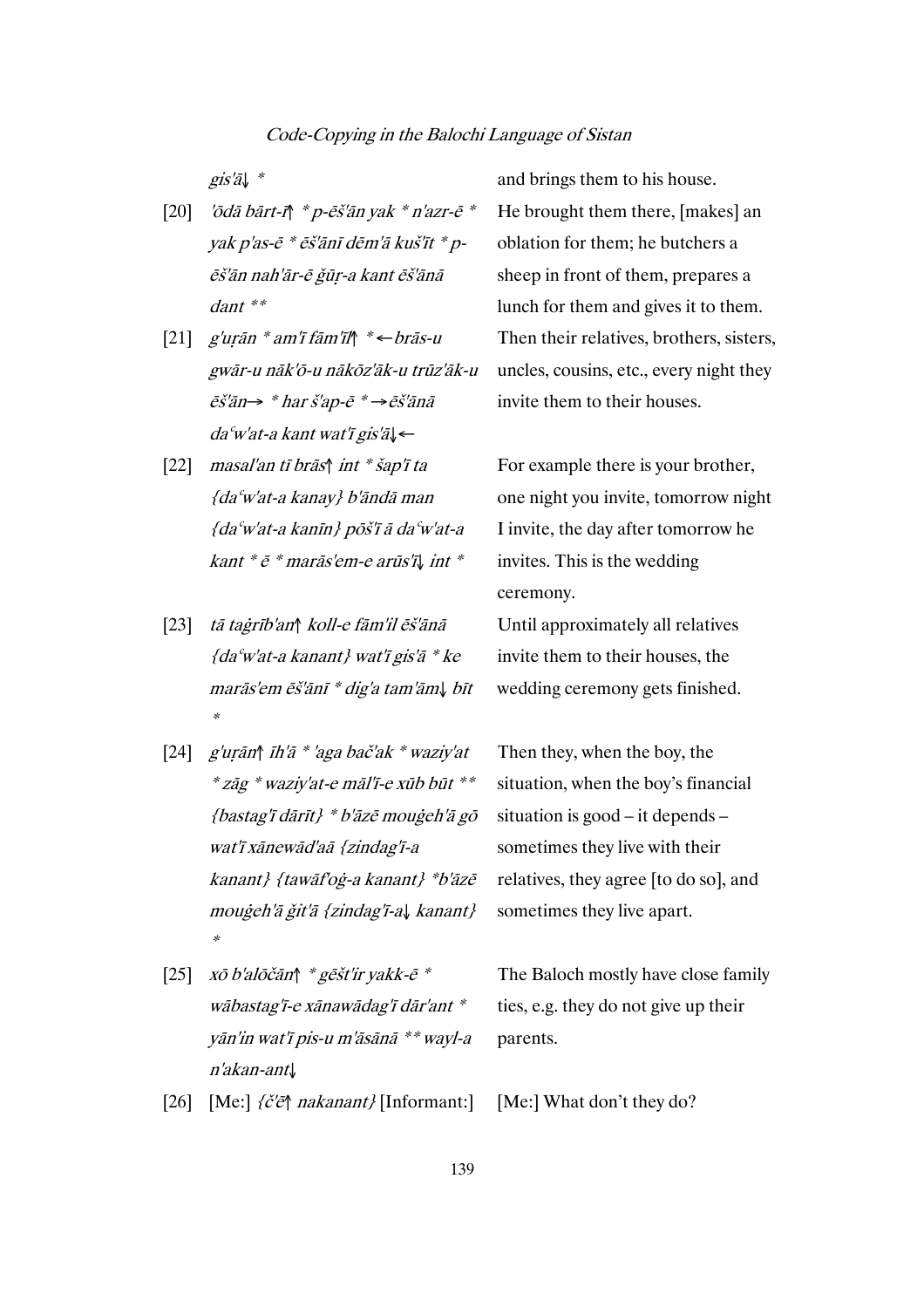\* wayl-iš-a n'akanant ke b'erawant {ǧit'ā bayant} \* ǧit'ā↑ n'abayant \* pis-u m'āsānā w'at-a sāt'ant↓ \*

- [27] pis {p'īr-a↑ bīt} mās {p'īr-a bīt}  $\tilde{e}$ š'ānā \* {w'at-a sātant}  $\rightarrow$ čūn bal'ōčān gēšt'ir← \* dar zam'ān-e pīr'ī ham muht'āǧ ant-u \* pa zāg'ān {muht'āǧ-a↓ kanant} \* zam'ān-ē pīr bay'ant↑ pa zāg'ān {muht'āǧ-a↓ kanant} \* dig'a↑ zāg wat-r'ā s'ātant↓ \*
- [28] ē↑ marās'em-e arūs'ī↓-iš \* xō \* dig'a čē lōṭit'ay z'ānay↑

[Informant:] They don't give them up; don't go away to part [from them]. They don't part from them. They take care of their parents. When the father becomes old, when the mother becomes old, they take care for them themselves; because the Baloch mostly are needy at the old age, they need their sons. When they become old they need their sons. And the son takes care [for them].

These are those marriage customs. What else did you want to know?

# References

- Buddruss, Georg (1988). Aus dem Leben eines jungen Balutschen, von ihm selbst erzählt, Stuttgart: Steiner Verlag.
- Baranzehi, Adam Nader (2003). "The Sarawani Dialect of Balochi and Persian Influence on It", in Jahani / Korn, pp.75-111.
- Brenzinger, Mattias (1997). "Language Contact and Language Displacement", in Coulmas, F. (ed.), Handbook of Sociolinguistics, Oxford, pp. 273-284.
- Craig, Colette (1997). "Language Contact and Language Degeneration", in Coulmas, Florian, (ed.), The Handbook of Sociolinguistics, Oxford: Blackwell, pp. 257-270.
- Elfenbein, Josef (1989). "Balōčī", in Schmitt, Rüdiger (ed.), Compendium Linguarum Iranicarum, Wiesbaden: Reichert, pp. 350-361.
- Jahani, Carina (1994). "Notes on the use of genitive constructions versus *izafa* constructions in Iranian Balochi", in Studia Iranica 23, pp. 285-298.